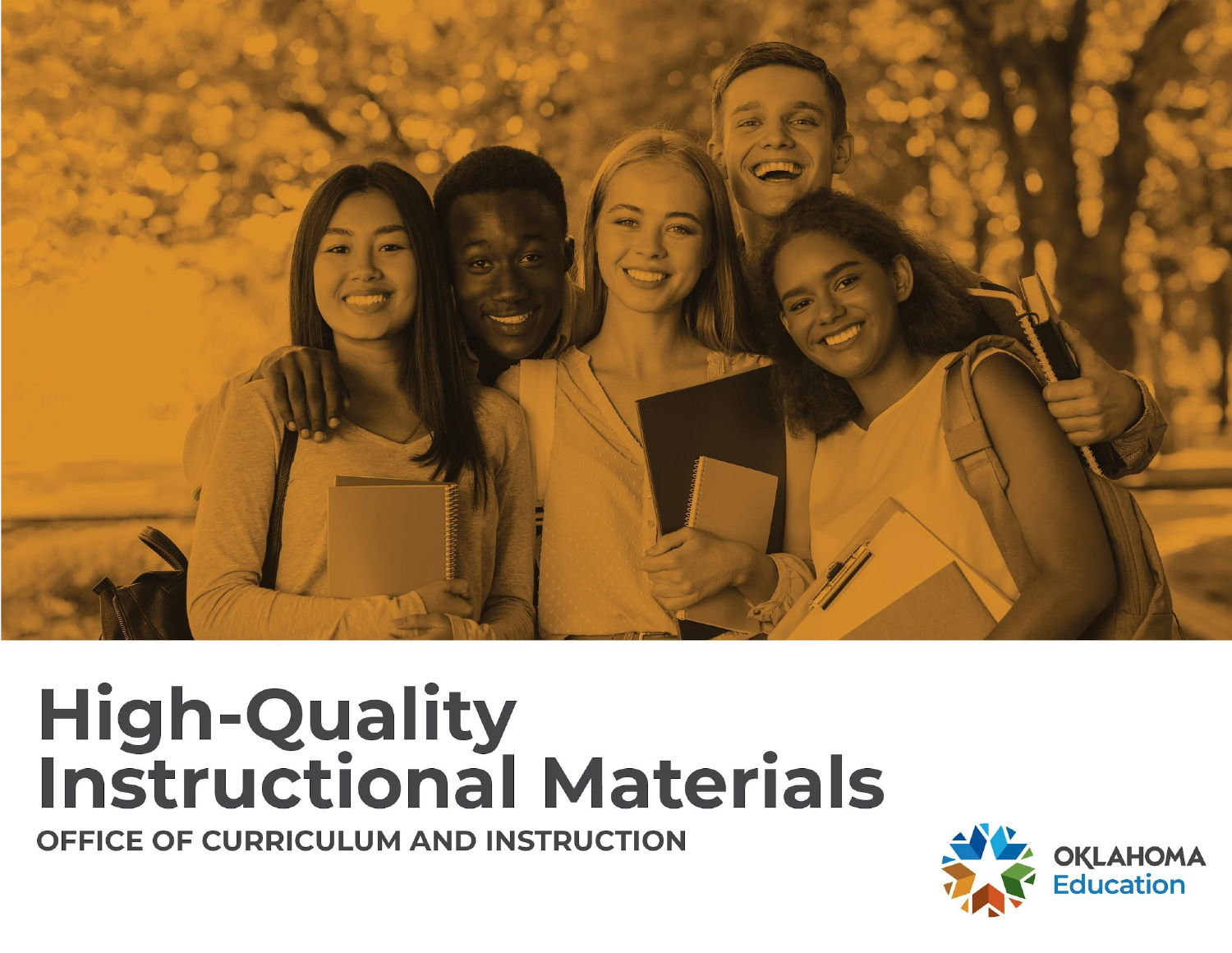## **Oklahoma Early Elementary (Grades PK-2) English Language Arts Instructional Materials** Evaluation Rubric

Instructional materials selection is an important district decision, and conducting a thorough review of instructional materials at the local level is essential in ensuring the adoption of high-quality instructional materials that meet the needs of students within a district. This evaluation rubric is designed to offer an evaluation structure that districts can utilize to determine how well instructional materials align to the Oklahoma Academic Standards for English Language Arts (ELA) (OAS), specifically Early Elementary (PK-2) , and other criteria for high-quality instructional materials for ELA. The evaluation rubric includes key considerations for high-quality instructional materials and outlines four **Gateways** for consideration when evaluating materials. Within each Gateway, **Criterion** and related **Indicators** are provided along with **Guiding/Key Questions**. Additionally, **Priority Indicators** are indicated with an asterisk (\*) in an effort to draw reviewers' attention to aspects of the reviewed materials that will likely need to be supplemented if the given instructional materials are adopted. Each **Indicator** is evaluated as Does Not Represent Quality, Approaching Quality, or Exemplifies Quality using a 0-1-2 or 0-2-4 scale score.

The evaluation rubric is designed to allow reviewers to determine a threshold for quality for each gateway. If instructional materials do not meet the thresholds for Exemplifies Quality or Approaching Quality expectations for a Gateway, reviewers are prompted to not move forward with reviewing the other Gateways.

- ❏ **Gateway 1:** Text Quality and Complexity and Alignment to the Standards
	- ❏ Advance to Gateway 2 only if it Exemplifies Quality or is Approaching Quality.
- ❏ **Gateway 2:** Building Knowledge with Texts, Vocabulary, and Tasks
	- ❏ Advance to Gateway 3 only if it Exemplifies Quality or is Approaching Quality.
- ❏ **Gateway 3:** Usability

Remember to focus on what is present in the instructional materials and any supplemental resources rather than what might be inferred. All scores should be based on evidence observed from the instructional materials themselves.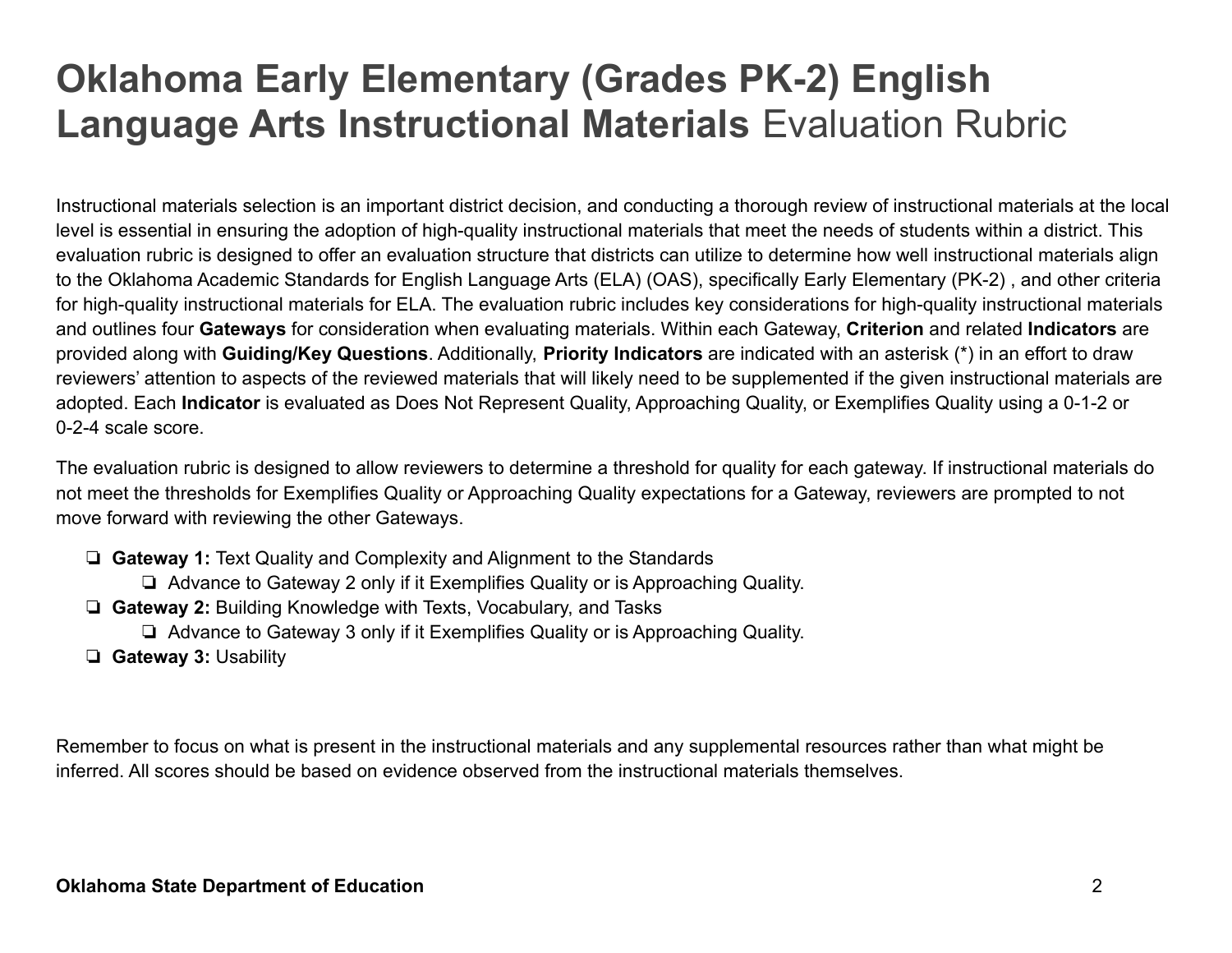| Title of Material(s) | <b>Grade(s) Evaluated</b> |  |
|----------------------|---------------------------|--|
| <b>Publisher</b>     | <b>Reviewer</b>           |  |

| <b>Review Summary</b>                                                                                                                                                                         | <b>Criterion</b>   | <b>Score</b> | <b>Rating</b>       |
|-----------------------------------------------------------------------------------------------------------------------------------------------------------------------------------------------|--------------------|--------------|---------------------|
|                                                                                                                                                                                               | 1.1                |              |                     |
| <b>Gateway 1: Text Quality and Complexity and</b>                                                                                                                                             | 1.2                |              |                     |
| <b>Alignment to the Standards</b>                                                                                                                                                             | 1.3                |              |                     |
|                                                                                                                                                                                               | <b>Sub-Total</b>   |              |                     |
|                                                                                                                                                                                               | 2.1                |              |                     |
| <b>Gateway 2: Building Knowledge with Texts,</b><br><b>Vocabulary, and Tasks</b>                                                                                                              | 2.2                |              |                     |
|                                                                                                                                                                                               | <b>Sub-Total</b>   |              |                     |
|                                                                                                                                                                                               | 3.1                |              |                     |
| <b>Gateway 3: Usability</b>                                                                                                                                                                   | 3.2                |              |                     |
|                                                                                                                                                                                               | <b>Sub-Total</b>   |              |                     |
| <b>Overall Rating</b>                                                                                                                                                                         | <b>Total Score</b> |              | <b>Final Rating</b> |
| <b>Exemplifies Quality: All Gateways are Met</b><br>Approaching Quality: All Gateways are Approaching Quality or Better<br>Not Representing Quality: Any Gateway is Below Approaching Quality |                    |              |                     |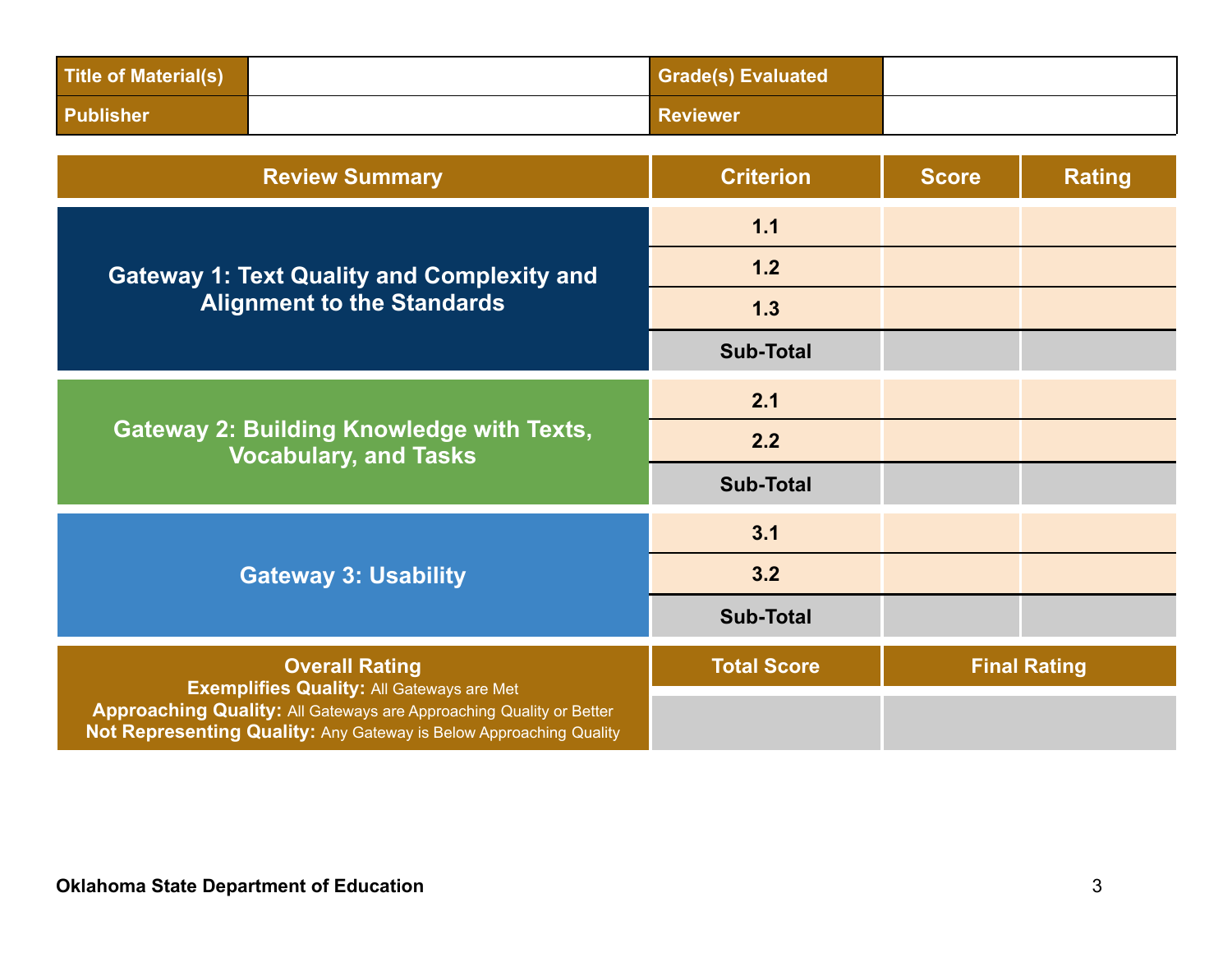#### **Gateway 1: Text Quality and Complexity and Alignment to the Standards**

High-quality instructional materials for English Language Arts (ELA) that are aligned to the OAS include high-quality texts which are: the central focus of lessons, at the appropriate grade level text complexity, and accompanied by quality tasks aligned to the college and career-ready standards of reading, writing, speaking, listening, and language in service to grow literacy skills.

To determine the Gateway rating, educators use evidence gathered from the instructional materials to score indicators related to each criterion.

| <b>Gateway 1 Overview</b>                                                                                                                                                                                                                                                                     | <b>Available Points</b> |
|-----------------------------------------------------------------------------------------------------------------------------------------------------------------------------------------------------------------------------------------------------------------------------------------------|-------------------------|
| <b>Criterion 1.1: Text Quality and Complexity</b><br>Indicators 1a-1f<br>Texts are worthy of students' time and attention: texts are of quality and are rigorous,<br>meeting the text complexity criteria for each grade.<br>Materials support students' advancing toward independent reading | 16                      |
| Criterion 1.2: Alignment to the Standards with Questions and Tasks Grounded in<br>Evidence<br>Indicators 1g-1n<br>Materials provide opportunities for rich and rigorous evidence-based discussions and<br>writing about texts to build strong literacy skills.                                | 22                      |
| <b>Criterion 1.3: Foundational Skills Development</b><br>Indicators 1o - 1v<br>Materials in reading, writing, speaking, listening, and language targeted to support<br>foundational reading development are aligned to the standards.                                                         | 24-32                   |
| <b>Total Available Points in Gateway 1</b>                                                                                                                                                                                                                                                    | 62-70                   |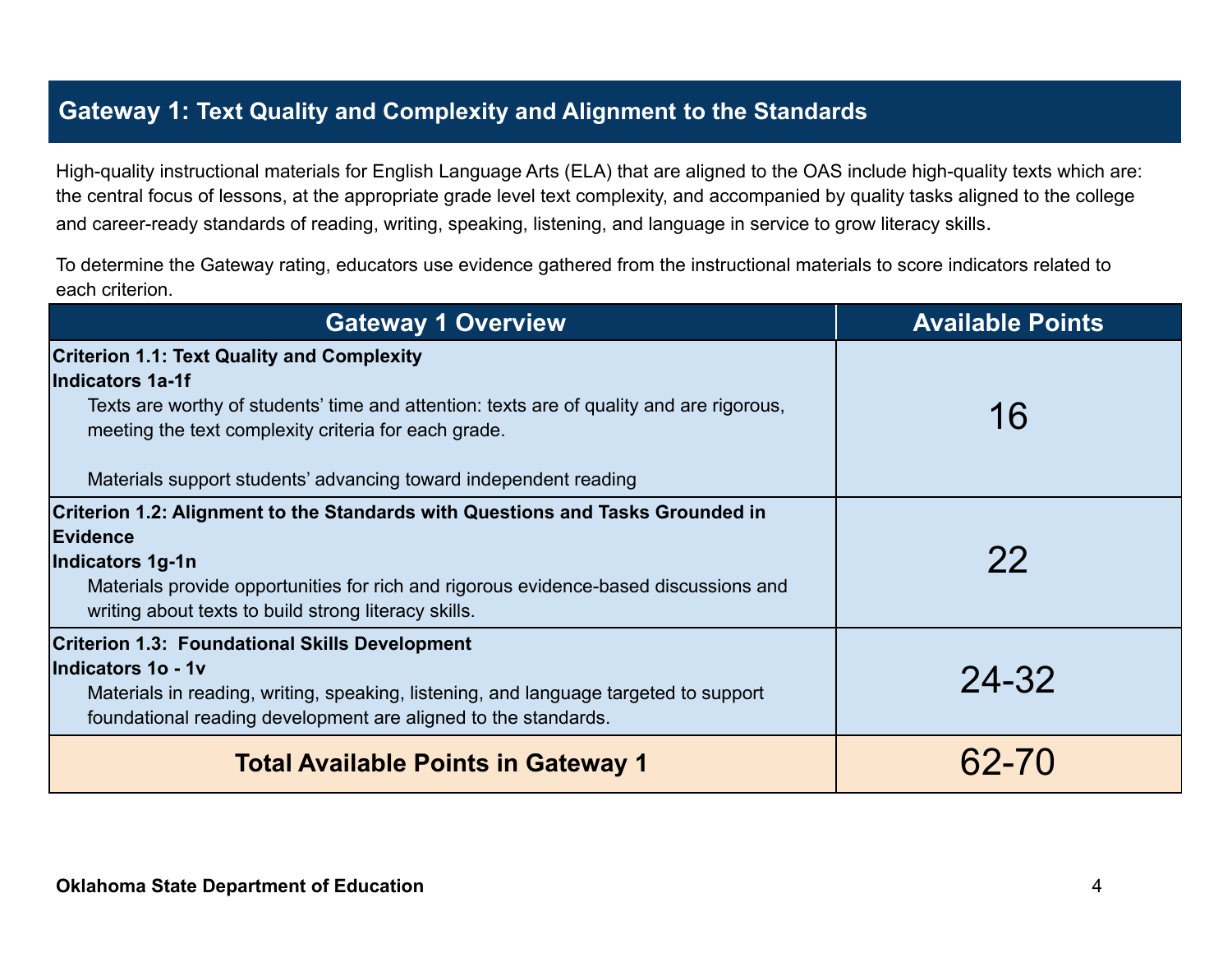| <b>Criterion 1.1</b><br><b>Text Quality and Complexity</b>                                                                                                                                                                                                                                                                                            | rigorous, meeting the text complexity criteria for each grade.<br>Materials support students' advancing toward independent reading.                                    |              | Texts are worthy of students' time and attention; texts are of quality and are |  |
|-------------------------------------------------------------------------------------------------------------------------------------------------------------------------------------------------------------------------------------------------------------------------------------------------------------------------------------------------------|------------------------------------------------------------------------------------------------------------------------------------------------------------------------|--------------|--------------------------------------------------------------------------------|--|
| <b>Indicators</b>                                                                                                                                                                                                                                                                                                                                     | <b>Guiding/Key Questions</b>                                                                                                                                           | <b>Score</b> | <b>Comments</b>                                                                |  |
| 1a. Anchor texts are of high quality, worthy<br>of careful reading, and consider a range of<br>student interests. This does not include<br>decodables. These are identified in Criterion<br>1.3.                                                                                                                                                      | Are the texts worthy of students' time<br>and attention?                                                                                                               | $0 \t1 \t2$  |                                                                                |  |
| *1b. Anchor texts provide a balanced and<br>accurate portrayal of various demographic<br>and personal characteristics, such as<br>gender, race/ethnicity, geographic<br>location, cultural norms, socioeconomic<br>status, and intellectual and physical<br>abilities.<br>This does not include decodables. Those are<br>identified in Criterion 1.3. | Do texts portray various demographics<br>and personal characteristics in a<br>manner that is respectful, accurate,<br>and reflects the diversity within<br>classrooms? | 024          |                                                                                |  |
| 1c. Materials reflect the variety of text<br>types and genres required by the<br>standards at each grade level.<br>This does not include decodables. Those are<br>identified in Criterion 1.3.                                                                                                                                                        | Do the materials reflect a balance of<br>informational and literary reading<br>selections?                                                                             | $0 \t1 \t2$  |                                                                                |  |
| *1d. Core/Anchor texts have the<br>appropriate level of complexity for the<br>grade according to documented<br>quantitative analysis, qualitative analysis,<br>and relationship to their associated<br>student task. Documentation should also<br>include a rationale for educational purpose<br>and placement in the grade level.                    | Are the anchor texts at the appropriate<br>level of rigor/text complexity for each<br>grade level and is a text complexity<br>analysis provided?                       | 024          |                                                                                |  |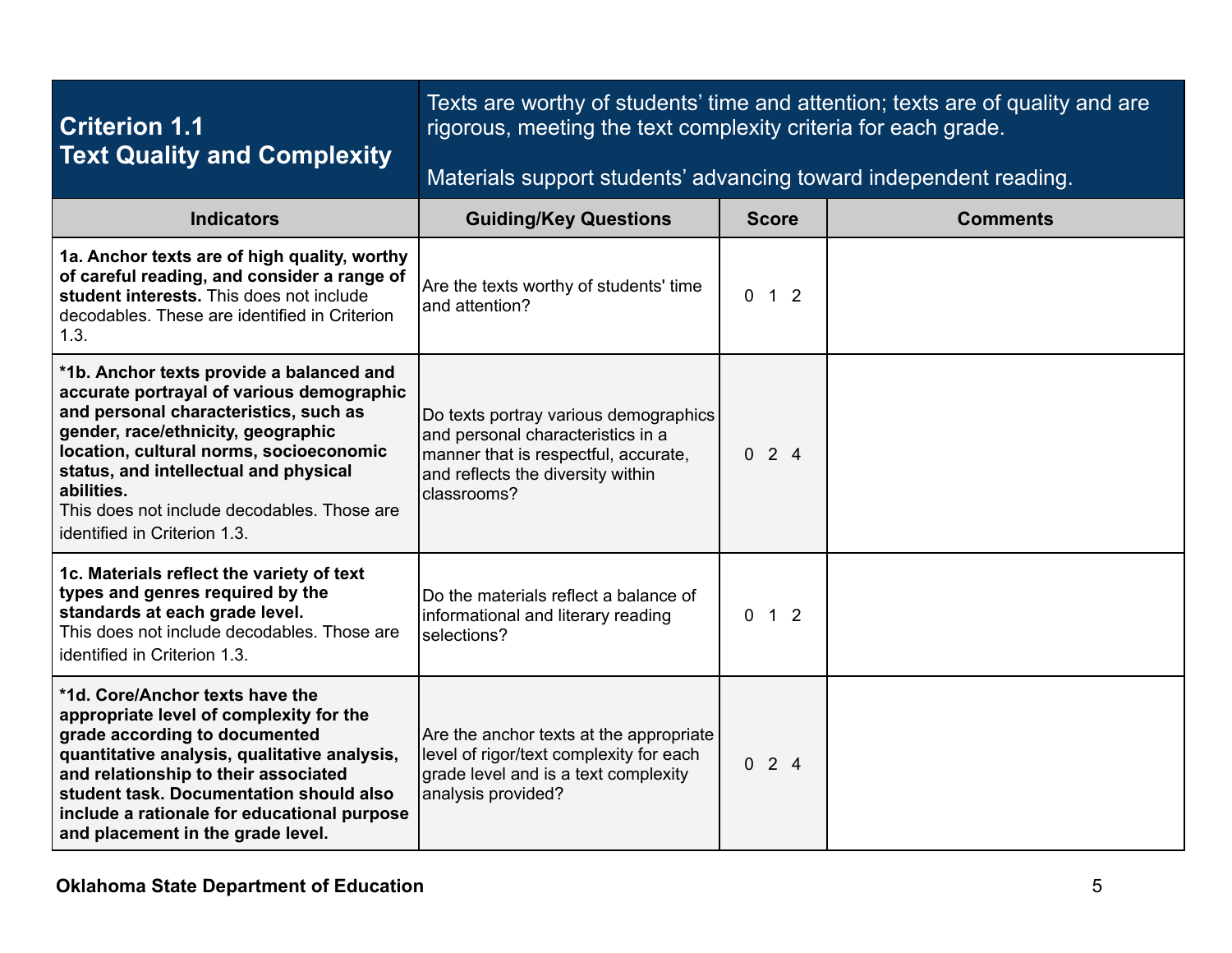| 1e. Series of texts should be at a variety of<br>complexity levels appropriate for the grade<br>band to support students' literacy growth<br>over the course of the school year.                                                                                                                                                       | Are anchor texts and supporting text<br>sets providing grade-level material<br>that increases in complexity when<br>sequenced over the course of the<br>school year?               | $0 \t1 \t2$      |                                                                                                                              |               |
|----------------------------------------------------------------------------------------------------------------------------------------------------------------------------------------------------------------------------------------------------------------------------------------------------------------------------------------|------------------------------------------------------------------------------------------------------------------------------------------------------------------------------------|------------------|------------------------------------------------------------------------------------------------------------------------------|---------------|
| 1f. Materials provide opportunities for<br>students to engage in a volume and variety<br>of reading to support their reading skills at<br>grade level by the end of the school year,<br>including accountability structures for<br>independent reading.<br>This does not include decodables. Those are<br>identified in Criterion 1.3. | Are students reading a volume and<br>variety of texts both through<br>interacting with the teacher and/or<br>classmates or independently in school<br>or outside of the classroom? | $0 \t1 \t2$      |                                                                                                                              |               |
|                                                                                                                                                                                                                                                                                                                                        |                                                                                                                                                                                    | <b>Sub-Total</b> | <b>Rating Levels</b>                                                                                                         | <b>Rating</b> |
| <b>Criterion 1.1 Summary</b>                                                                                                                                                                                                                                                                                                           |                                                                                                                                                                                    | /16              | <b>Exemplifies Quality:</b><br>$13 - 16$<br><b>Approaching</b><br>Quality: 9-12<br><b>Does Not Represent</b><br>Quality: 0-8 |               |

-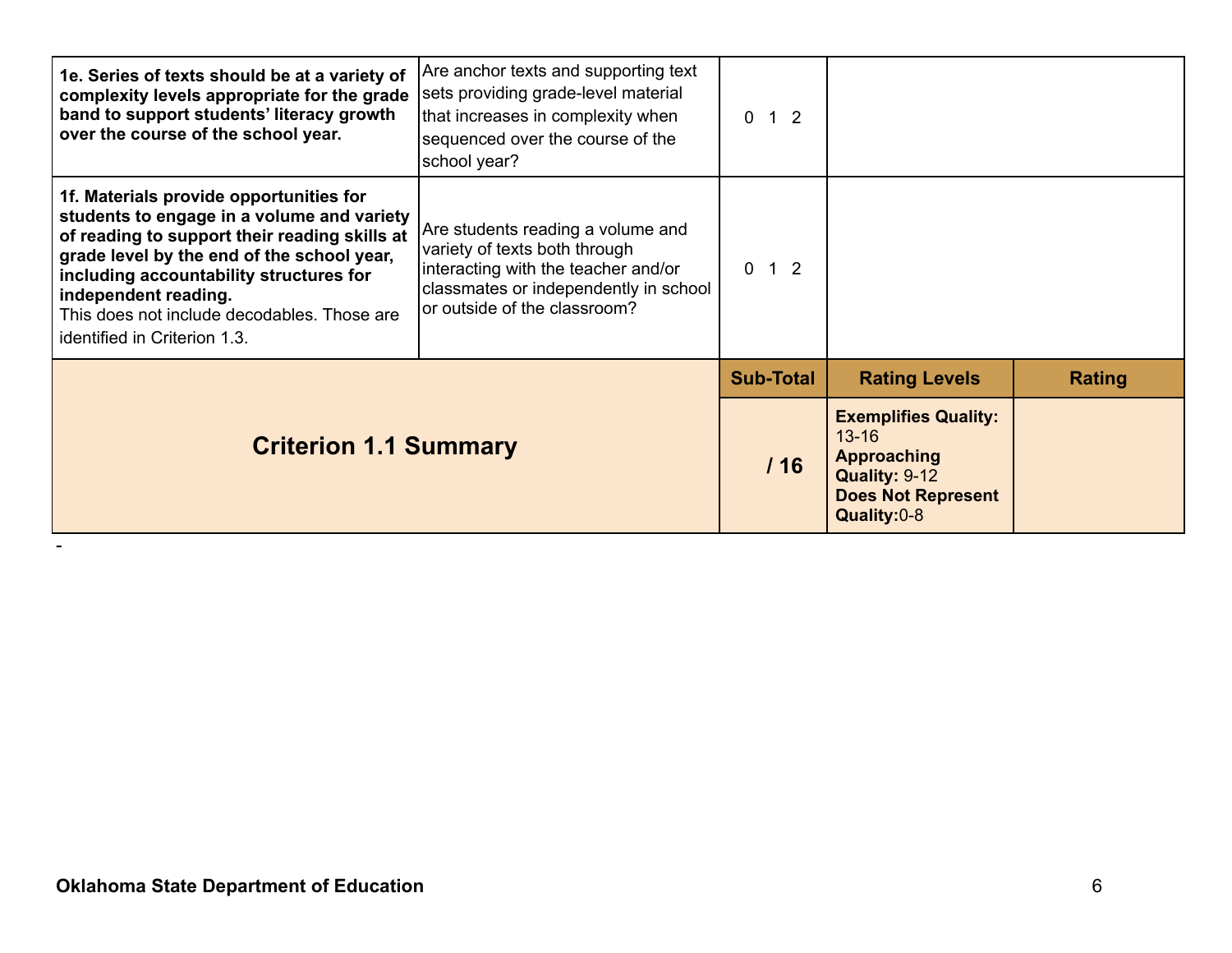| <b>Criterion 1.2</b><br><b>Alignment to the Standards</b><br>with Questions and Tasks<br><b>Grounded in Evidence</b>                                                                                                                                                 | discussions and writing about texts to build strong literacy skills.                                                                                        |              | Materials provide opportunities for rich and rigorous evidence-based |
|----------------------------------------------------------------------------------------------------------------------------------------------------------------------------------------------------------------------------------------------------------------------|-------------------------------------------------------------------------------------------------------------------------------------------------------------|--------------|----------------------------------------------------------------------|
| <b>Indicators</b>                                                                                                                                                                                                                                                    | <b>Guiding/Key Questions</b>                                                                                                                                | <b>Score</b> | <b>Comments</b>                                                      |
| *1g. Most questions, tasks, and<br>assignments are text-specific and/or<br>text-dependent, requiring students to<br>engage with the text directly (drawing on<br>textual evidence to support both what is<br>explicit as well as valid inferences from the<br>text). | Are roughly 80% or more of the<br>questions, tasks, and assignments<br>connected to texts and require the<br>use of the text to answer?                     | 024          |                                                                      |
| 1h. Materials provide frequent<br>opportunities and protocols that align to<br>grade-level Listening and Speaking<br>standards.                                                                                                                                      | Are discussions and<br>speaking/questioning protocols<br>accompanied by a year-long<br>approach to developing skills over<br>the course of the school year? | $0 \t1 \t2$  |                                                                      |
| 1i. Materials support students' listening<br>and speaking about what they are reading<br>and researching (including presentation<br>opportunities) with relevant follow-up<br>questions and evidence.                                                                | How much instructional time is<br>dedicated to students practicing<br>and applying speaking and<br>listening skills?                                        | $0 \t1 \t2$  |                                                                      |
| 1j. Materials include a mix of on-demand<br>and varied writing process tasks (e.g.,<br>multiple drafts, revisions over time)<br>incorporating digital resources where<br>appropriate.                                                                                | Do materials include on-demand<br>and process writing tasks?                                                                                                | $0 \t1 \t2$  |                                                                      |
| *1k. Materials provide opportunities for<br>students to address different text types of<br>writing that reflect the distribution required<br>by the standards.                                                                                                       | Do the materials include a range<br>of writing text types/genres/modes<br>appropriate for the grade level?                                                  | 024          |                                                                      |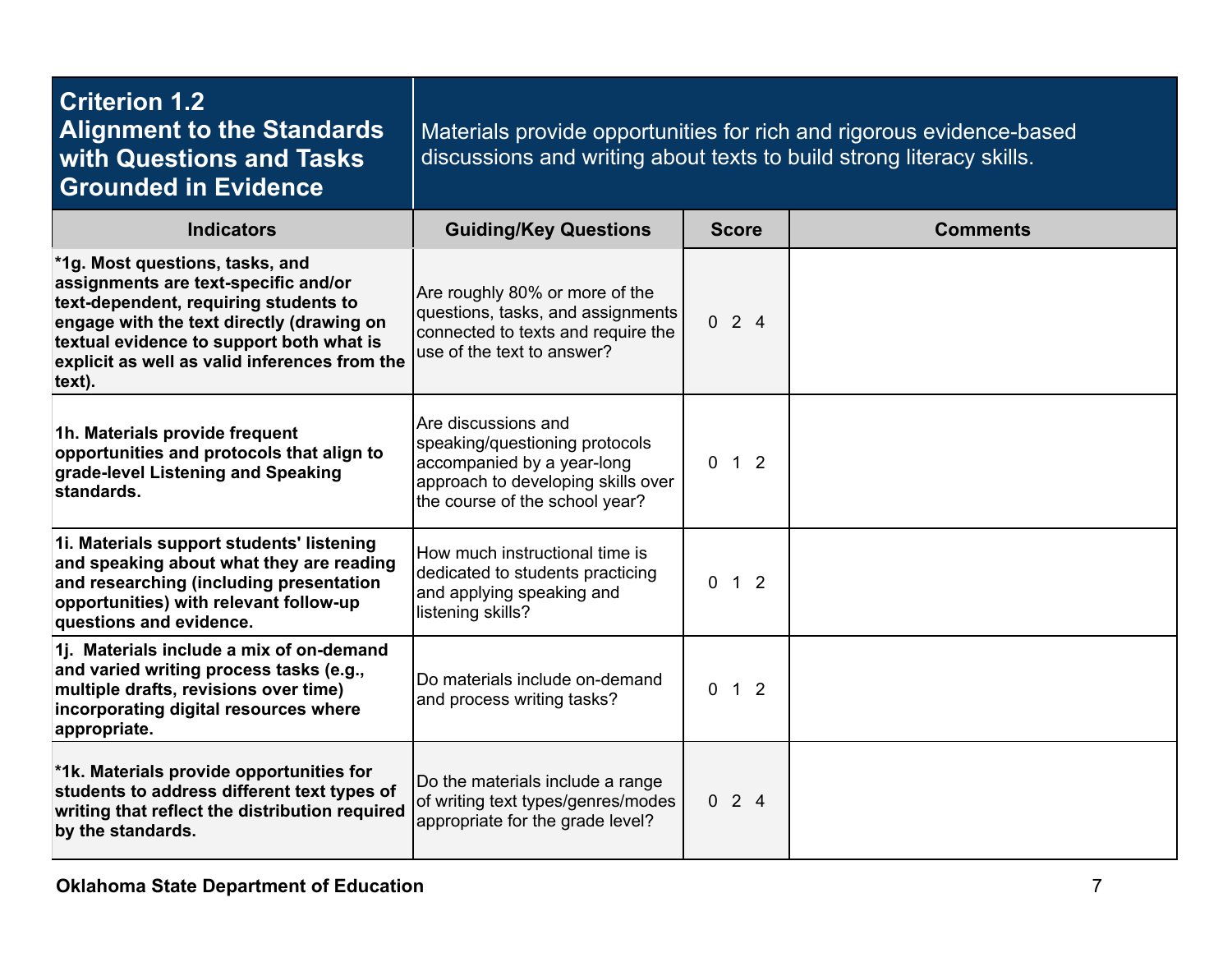| 1. Materials include explicit instruction and<br>regular opportunities for discussions and<br>writing to support recall of information,<br>opinions with reasons, and relevant<br>information appropriate for the grade level. | How frequently do students<br>engage in discussions and writing<br>requiring them to draw evidence<br>directly from a reading? | $0 \quad 1 \quad 2$   |                                                                                                                                           |               |
|--------------------------------------------------------------------------------------------------------------------------------------------------------------------------------------------------------------------------------|--------------------------------------------------------------------------------------------------------------------------------|-----------------------|-------------------------------------------------------------------------------------------------------------------------------------------|---------------|
| 1m. Materials include explicit instruction of  Do materials provide instruction<br>the grade-level grammar and usage<br>standards, with multiple opportunities for<br>application in context.                                  | and application opportunities for<br>all grade-level grammar and<br>usage standards?                                           | $1\quad2$<br>$\Omega$ |                                                                                                                                           |               |
| *1n. Materials include a cohesive, year-long<br>plan for students to interact with and build<br>key academic vocabulary words in and<br>across texts.                                                                          | How is vocabulary development<br>attended to in everyday<br>Instruction?                                                       | $0 \t2 \t4$           |                                                                                                                                           |               |
|                                                                                                                                                                                                                                |                                                                                                                                | <b>Sub-Total</b>      | <b>Rating Levels</b>                                                                                                                      | <b>Rating</b> |
| <b>Criterion 1.2 Summary</b>                                                                                                                                                                                                   |                                                                                                                                | 122                   | <b>Exemplifies Quality:</b><br>$18 - 22$<br><b>Approaching Quality:</b><br>$12 - 17$<br><b>Does Not Represent</b><br><b>Quality: 0-11</b> |               |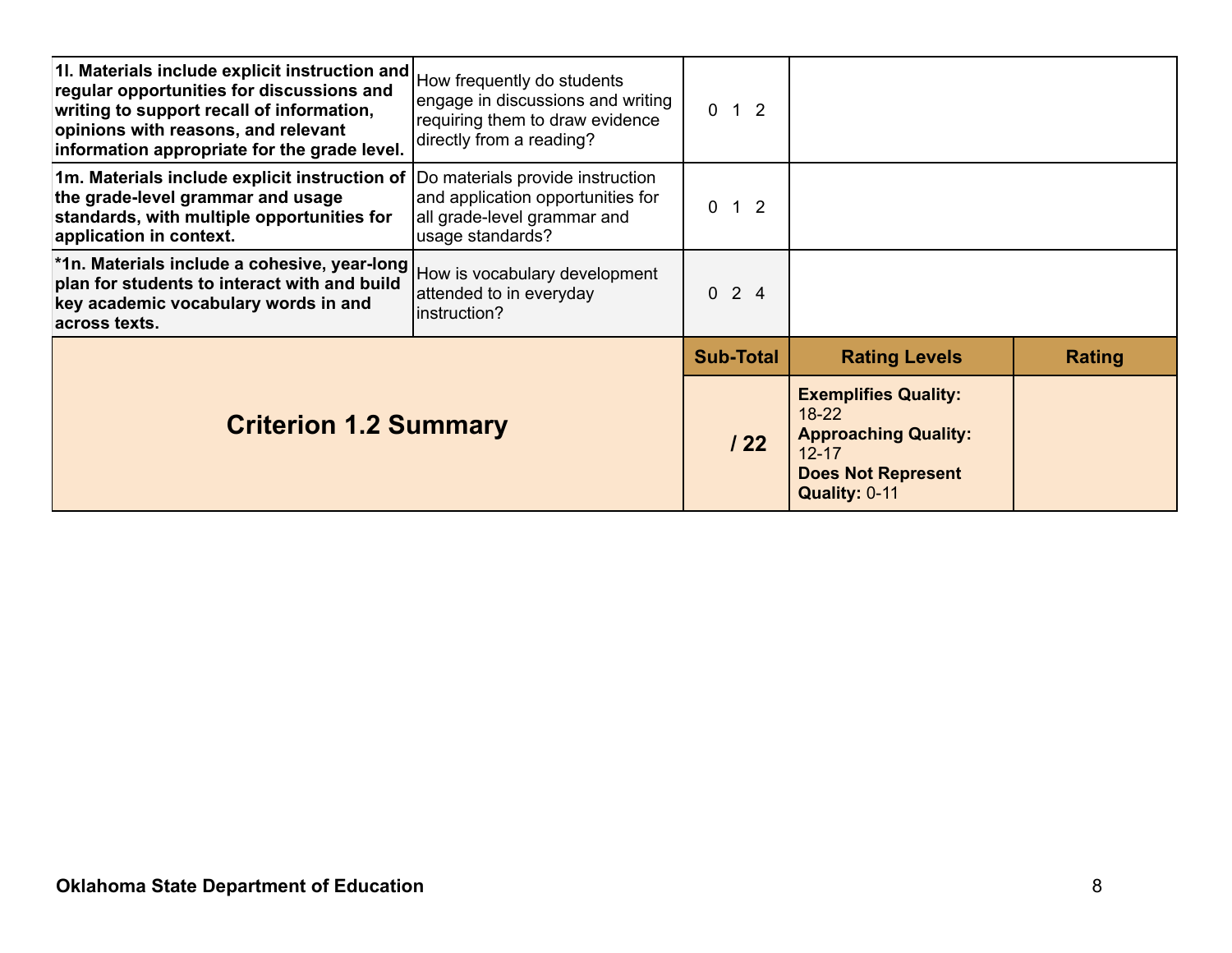| <b>Criterion 1.3</b><br><b>Foundational Skills</b><br><b>Development</b>                                                                                                                                                                                                                                                                                                                                                        | Materials in reading, writing, speaking, listening, and language targeted to<br>support foundation reading development are aligned to the standards.                    |                                  |                 |
|---------------------------------------------------------------------------------------------------------------------------------------------------------------------------------------------------------------------------------------------------------------------------------------------------------------------------------------------------------------------------------------------------------------------------------|-------------------------------------------------------------------------------------------------------------------------------------------------------------------------|----------------------------------|-----------------|
| <b>Indicators</b>                                                                                                                                                                                                                                                                                                                                                                                                               | <b>Guiding/Key Questions</b>                                                                                                                                            | <b>Score</b>                     | <b>Comments</b> |
| *1o. Materials, questions, and tasks<br>directly teach foundational skills to build<br>reading acquisition by providing<br>systematic and explicit instruction in the<br>alphabetic principle, letter-sound<br>relationships, phonemic awareness, and<br>phonological awareness (PK-1), and<br>phonics (K-2) that demonstrate a<br>transparent and research-based<br>progression for application both in and out<br>of context. | How do the materials provide explicit instruction and regular practice of phonological awareness<br>and phonics learning?                                               |                                  |                 |
| 1oi. Explicit instruction in phonological and phonemic awareness (PK-1) and phonics<br>$(K-2)$ .                                                                                                                                                                                                                                                                                                                                |                                                                                                                                                                         | 024                              |                 |
| 1oii. Phonological awareness follows a research-based continuum (PK-1).                                                                                                                                                                                                                                                                                                                                                         |                                                                                                                                                                         | 024                              |                 |
| 1oiii. Phonics demonstrated with a research-based progression of skills (K-2).                                                                                                                                                                                                                                                                                                                                                  |                                                                                                                                                                         | 024                              |                 |
| 10iv. Decode and encode common and additional vowel teams (Grade 2).                                                                                                                                                                                                                                                                                                                                                            |                                                                                                                                                                         | 024                              |                 |
| 1p. Materials, questions, and tasks provide<br>explicit instruction for and regular practice to<br>address the acquisition of print concepts,<br>including alphabetic knowledge, directionality,<br>and function (PK-1), structures and features of<br>text (1-2).                                                                                                                                                              | What instructional strategies are used<br>to teach print concepts?                                                                                                      | $0 \quad 1 \quad 2$              |                 |
| 1q. Materials include systematic instruction of<br>high-frequency words and sufficient<br>opportunities to practice reading of<br>high-frequency words to develop automaticity.                                                                                                                                                                                                                                                 | How do materials provide systematic,<br>explicit instruction of high-frequency<br>words and practice opportunities in<br>order for students to develop<br>automaticity? | 1 <sub>2</sub><br>$\overline{0}$ |                 |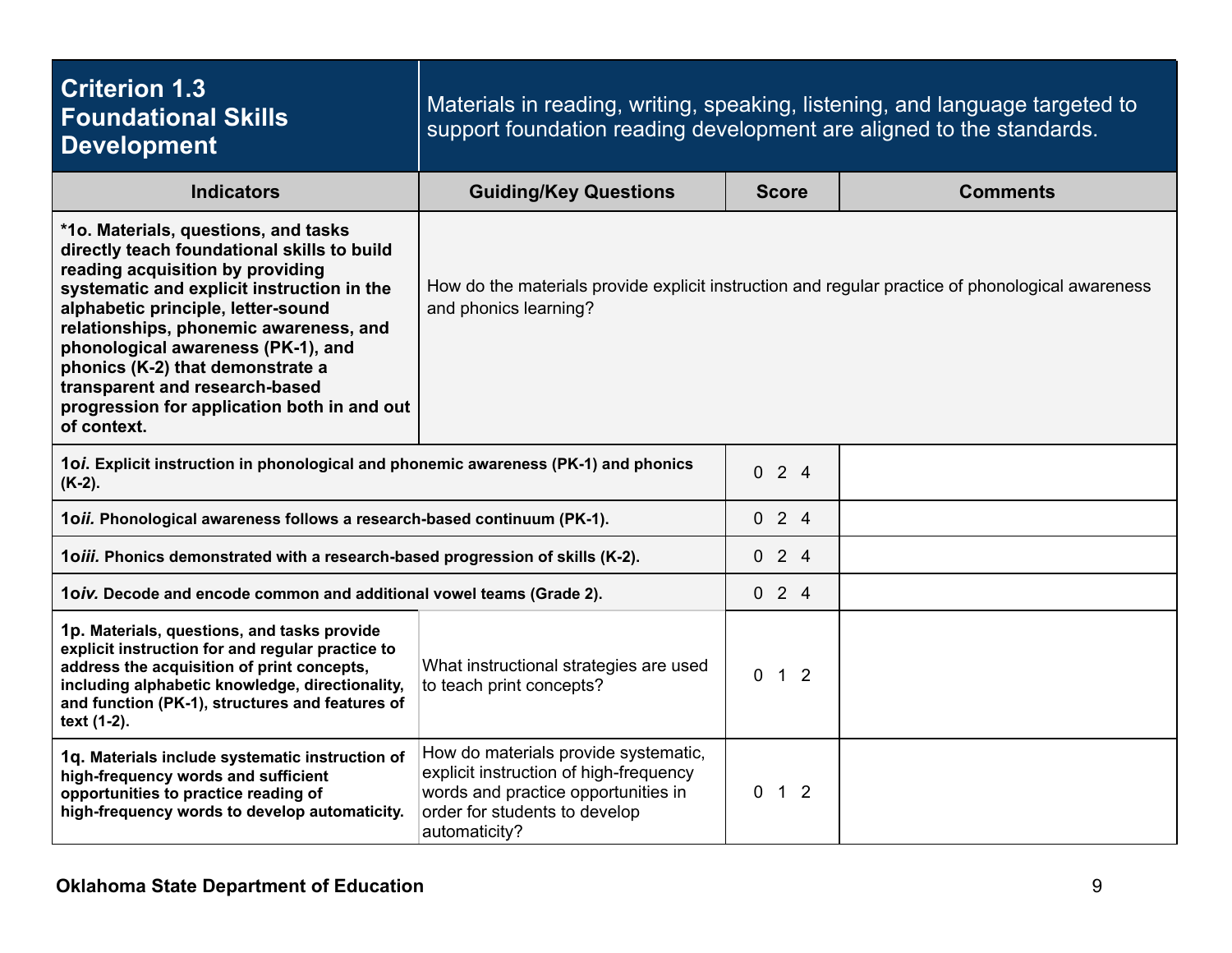| *1r. Instructional opportunities are frequently<br>built into the materials for students to practice<br>and gain decoding automaticity (K-1).<br>Opportunities are built into the materials for<br>systematic, evidence-based, explicit<br>instruction in fluency, once accuracy is secure<br>(Grades 1-2). | What opportunities are present in the<br>instructional materials for students to<br>develop and gain decoding<br>automaticity?<br>How do the instructional materials<br>provide opportunities for students to<br>practice and achieve reading fluency in<br>oral and silent reading? | $0 \t2 \t4$         |  |
|-------------------------------------------------------------------------------------------------------------------------------------------------------------------------------------------------------------------------------------------------------------------------------------------------------------|--------------------------------------------------------------------------------------------------------------------------------------------------------------------------------------------------------------------------------------------------------------------------------------|---------------------|--|
| 1s. Materials, questions, and tasks provide<br>practice of word recognition and analysis skills<br>in a research-based progression in connected<br>text and tasks.                                                                                                                                          | What is the sequential instruction of<br>word recognition and word analysis<br>and how do the materials provide<br>opportunities for students to practice<br>words within tasks and texts?                                                                                           | $0 \t1 \t2$         |  |
| *1t. Materials support ongoing and frequent<br>assessment to determine student mastery and<br>inform meaningful differentiation of<br>foundational skills, including a clear and<br>specific protocol as to how students<br>performing below standard on these<br>assessments will be supported.            | What assessment measures are<br>included for foundational skills?<br>What directions are provided to the<br>teacher for remediation and<br>enrichment, as needed?                                                                                                                    | 024                 |  |
| 1u. Materials, questions, and tasks provide<br>high-quality lessons and activities that allow<br>for differentiation of foundational skills, so all<br>students achieve mastery of foundational<br>skills.                                                                                                  | How are foundational skills lessons and<br>activities differentiated for students?                                                                                                                                                                                                   | $0 \quad 1 \quad 2$ |  |
| *1v. Materials include decodable texts aligned<br>to the phonics patterns and high-frequency<br>words scope and sequence in order for<br>students to practice authentic application of<br>newly learned decoding and word recognition<br>skills.                                                            | Are the decodable texts provided<br>aligned to the scope and sequence of<br>newly taught phonics patterns and<br>high-frequency words?                                                                                                                                               | 024                 |  |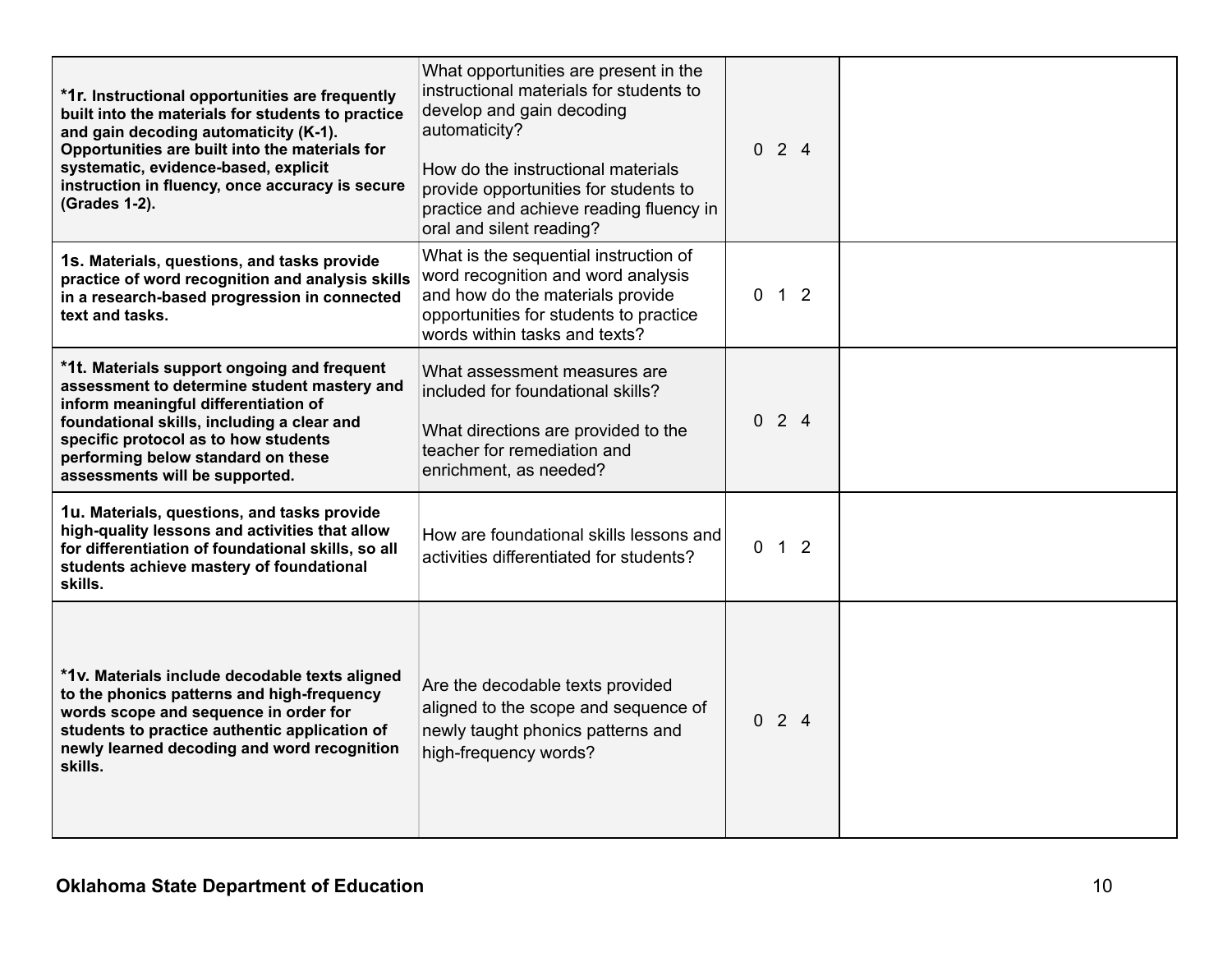|                                                                                            | <b>Sub-Total</b>              | <b>Rating Levels</b>                                                                                                                                                                                             | Rating |
|--------------------------------------------------------------------------------------------|-------------------------------|------------------------------------------------------------------------------------------------------------------------------------------------------------------------------------------------------------------|--------|
| <b>Criterion 1.3 Summary*</b><br><i><b>*Total Available Points Vary by Grade-Level</b></i> | 124<br>(PK)<br>132<br>$(K-2)$ | <b>Exemplifies Quality:</b><br>$20-24$ (PK);<br>$26-32 (K-2)$<br><b>Approaching Quality:</b><br>$13-19$ (PK);<br>$17 - 25$ (K-2)<br><b>Does Not Represent</b><br><b>Quality:</b><br>$0-12$ (PK);<br>$0-16$ (K-2) |        |

| <b>Gateway 1</b><br><b>Points Available</b>          | <b>Rating Levels</b>                                                                                                                                                                                                          | <b>Gateway 1</b><br><b>Points Achieve</b> | <b>Gateway 1</b><br><b>Rating</b> |
|------------------------------------------------------|-------------------------------------------------------------------------------------------------------------------------------------------------------------------------------------------------------------------------------|-------------------------------------------|-----------------------------------|
| Pre-Kindergarten: 62<br>Kindergarten - 2nd Grade: 70 | <b>Exemplifies Quality:</b><br>• PreK: $50 - 62$<br>• $K-2: 56 - 70$<br><b>Approaching Quality:</b><br>• PreK: 32 - 49<br>$K-2:36-55$<br>$\bullet$<br><b>Does Not Represent Quality:</b><br>• PreK: 0 - 31<br>• $K-2: 0 - 35$ |                                           |                                   |
|                                                      | <b>Gateway 1 Comments</b>                                                                                                                                                                                                     |                                           |                                   |
|                                                      |                                                                                                                                                                                                                               |                                           |                                   |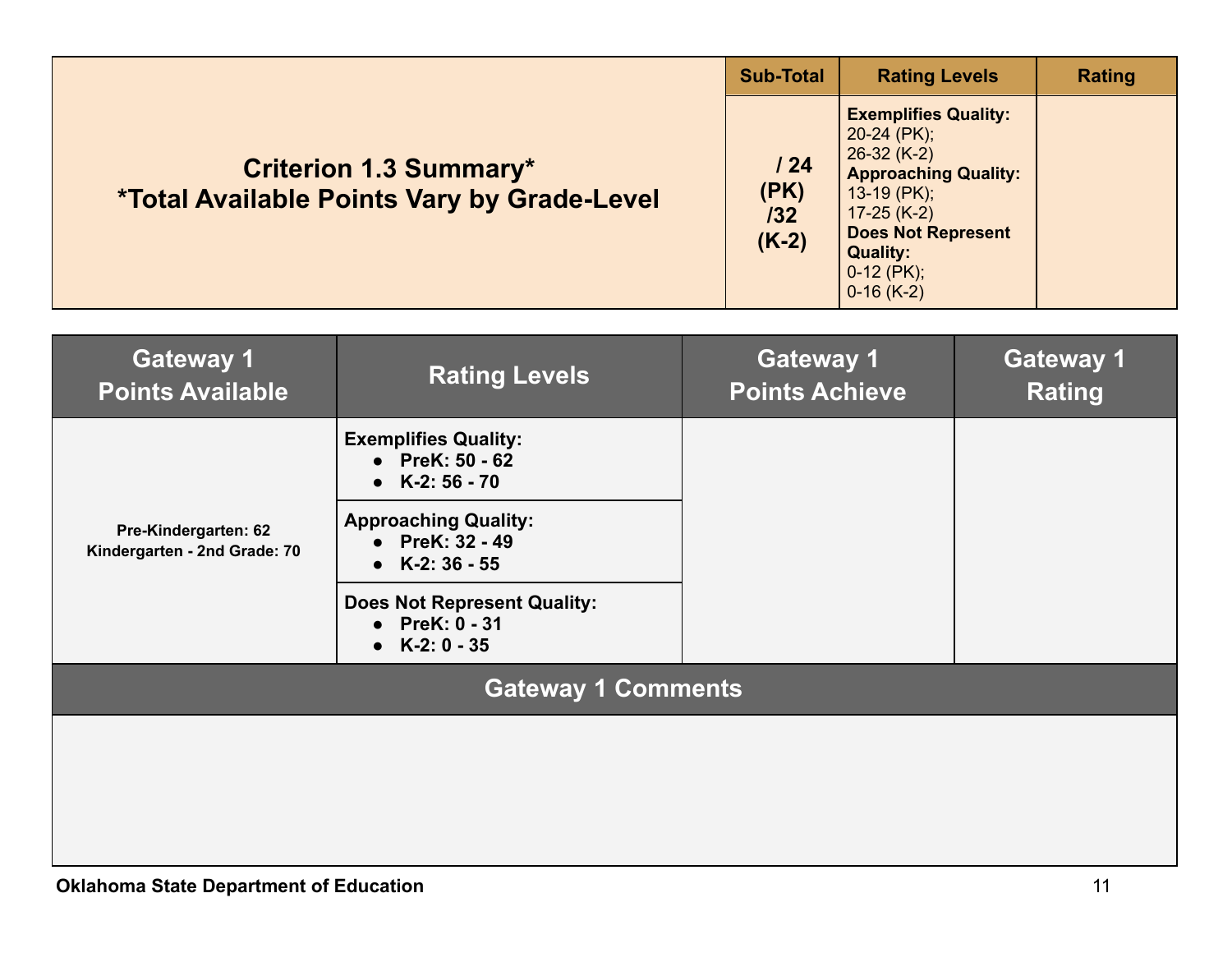#### **Gateway 2: Building Knowledge with Texts, Vocabulary, and Tasks**

Gateway 2 examines how materials build knowledge through integrated reading, writing, speaking, listening, and language. To determine the Gateway rating, educators use evidence gathered from the instructional materials to score indicators related to each criterion.

#### ❏ **Materials must receive a score of Exemplifies Quality or Approaching Quality in Gateway 1 in order to be reviewed in Gateway 2.**

| <b>Gateway 2: Overview</b>                                                                                                                                           | <b>Available Points</b> |
|----------------------------------------------------------------------------------------------------------------------------------------------------------------------|-------------------------|
| <b>Criterion 2.1: Building Knowledge</b><br>Indicators 2a-2f<br>Materials build knowledge through integrated reading, writing, speaking, listening, and<br>language. | 16                      |
| <b>Criterion 2.2: Coherence</b><br>Indicators 2g-2l<br>Materials promote mastery of grade-level standards by the end of the year.                                    | 18                      |
| <b>Total Available Points in Gateway 2</b>                                                                                                                           |                         |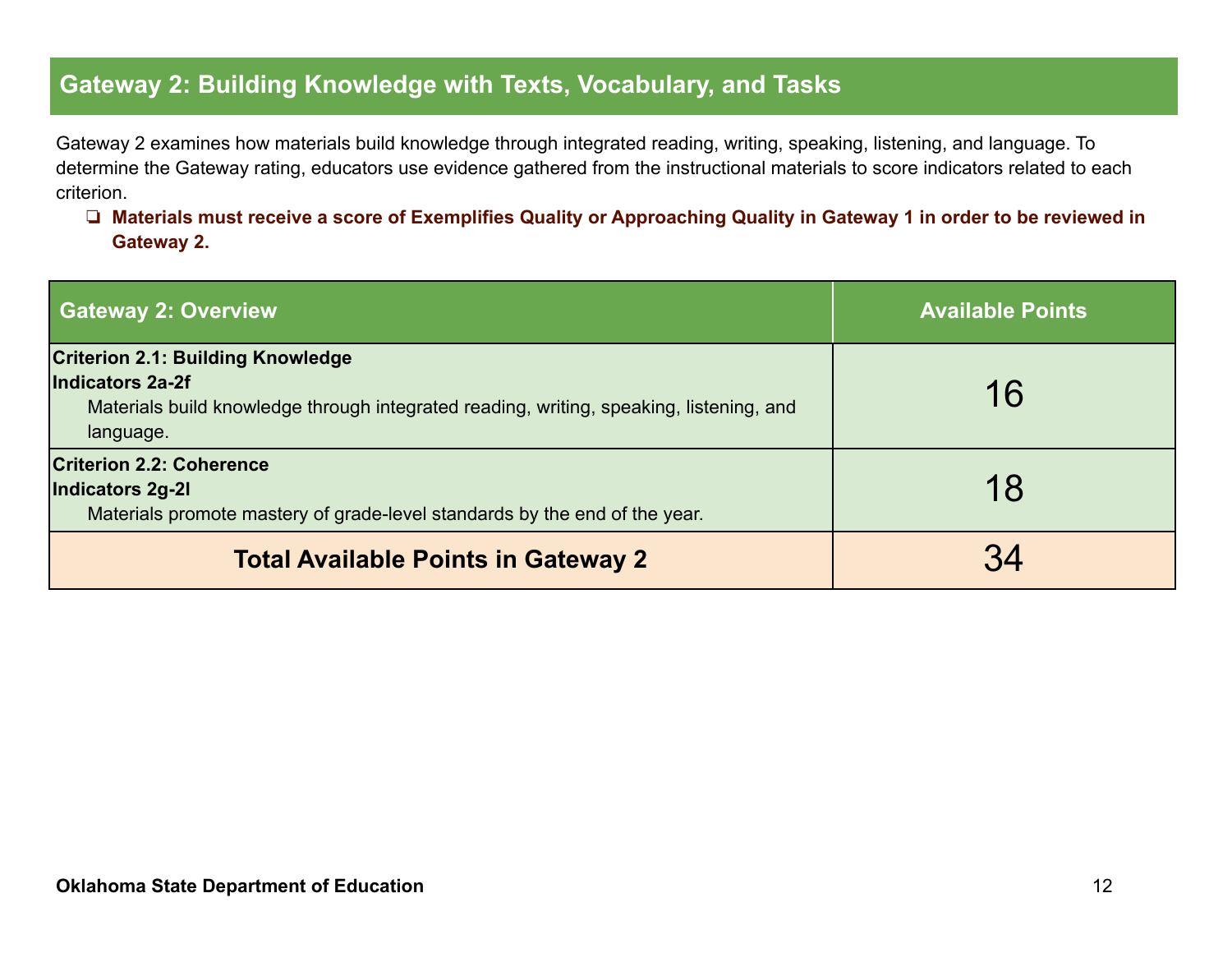| <b>Criterion 2.1</b><br><b>Building Knowledge</b>                                                                                                                                                                                                           | Materials build knowledge through integrated reading, writing, speaking,<br>listening, and language.                                                                                     |                             |                 |  |
|-------------------------------------------------------------------------------------------------------------------------------------------------------------------------------------------------------------------------------------------------------------|------------------------------------------------------------------------------------------------------------------------------------------------------------------------------------------|-----------------------------|-----------------|--|
| <b>Indicators</b>                                                                                                                                                                                                                                           | <b>Guiding/Key Questions</b>                                                                                                                                                             | <b>Score</b>                | <b>Comments</b> |  |
| *2a. Texts are organized around a<br>cohesive topic/theme to build students'<br>ability to read and comprehend complex<br>texts independently and proficiently.                                                                                             | Are texts organized cohesively around<br>topics/themes to build student<br>knowledge?                                                                                                    | $0 \t2 \t4$                 |                 |  |
| 2b. Materials require students to analyze<br>the key ideas, details, craft, and structure<br>within individual texts as well as across<br>multiple texts using coherently sequenced,<br>high-quality questions and tasks.                                   | Are questions and tasks associated<br>with key ideas and details, and craft<br>and structure logically sequenced and<br>appropriate in their increasing<br>complexity?                   | 1 <sub>2</sub><br>$\Omega$  |                 |  |
| *2c. Materials require students to analyze<br>the integration of knowledge and ideas<br>within individual texts as well as across<br>multiple texts using coherently sequenced,<br>high-quality text-specific and/or<br>text-dependent questions and tasks. | Do questions and tasks integrate<br>knowledge and ideas within a single<br>informational text?<br>Do some questions and tasks integrate<br>knowledge and ideas across multiple<br>texts? | 24<br>$\overline{0}$        |                 |  |
| 2d. Culminating tasks require students to<br>demonstrate their knowledge of a unit's<br>topic/theme through integrated literacy<br>skills (e.g., a combination of reading,<br>writing, speaking, listening).                                                | Are culminating tasks multifaceted<br>(integrating reading, writing, speaking,<br>and listening), including comprehension<br>standards and content knowledge?                            | $0 \t1 \t2$                 |                 |  |
| 2e. Materials include a cohesive, year-long<br>plan for students to achieve grade-level<br>writing proficiency by the end of the<br>school year.                                                                                                            | Do the materials include support for<br>students' writing instruction for a whole<br>year's worth of instruction, engaging<br>students with the grade-level writing<br>standards?        | $1\quad2$<br>$\overline{0}$ |                 |  |
| 2f. Materials include a progression of<br>research skills that guide research and<br>writing projects to develop students'<br>knowledge using multiple texts and source<br>materials.                                                                       | Do materials include a progression of<br>research skills and research<br>opportunities?                                                                                                  | $\overline{0}$<br>$1\quad2$ |                 |  |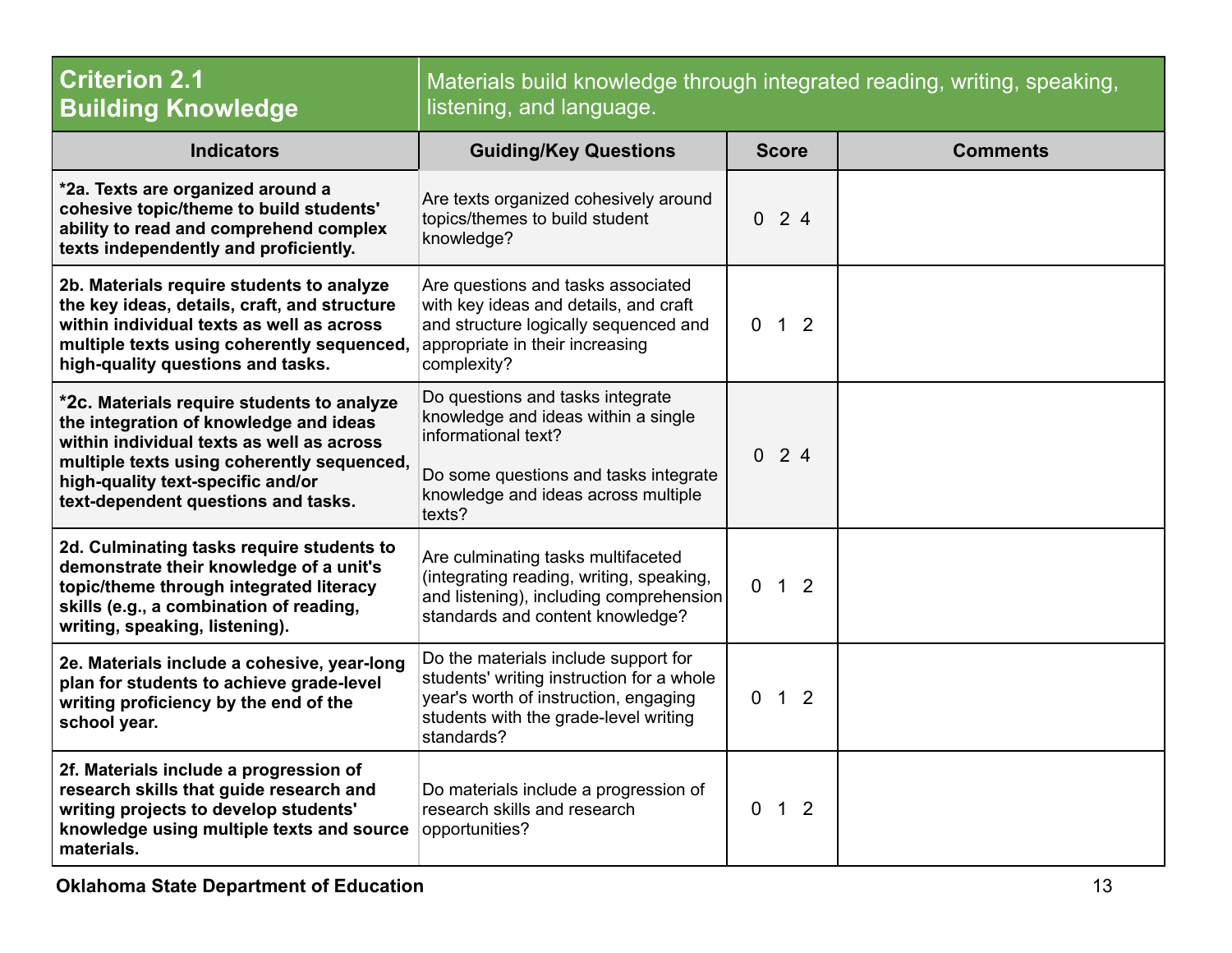|                              | <b>Sub-Total</b> | <b>Rating Levels</b>                                                                                                  | <b>Rating</b> |
|------------------------------|------------------|-----------------------------------------------------------------------------------------------------------------------|---------------|
| <b>Criterion 2.1 Summary</b> | /16              | <b>Exemplifies Quality:</b><br>$14 - 16$<br>Approaching<br>Quality: 9-13<br><b>Does Not Represent</b><br>Quality: 0-8 |               |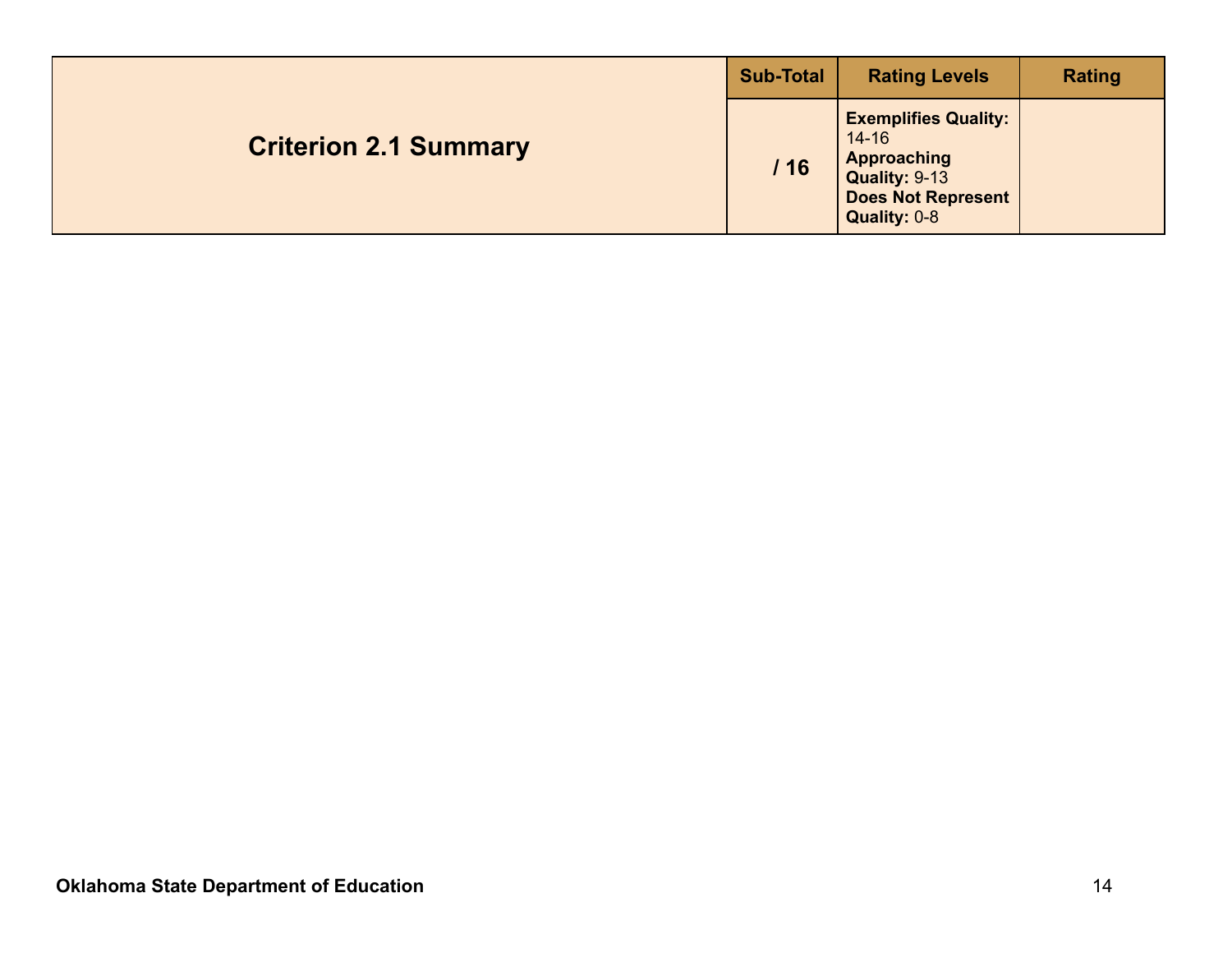| <b>Criterion 2.2</b><br><b>Coherence</b>                                                                                                                                                                                                                                                                    | Materials promote mastery of grade-level standards by the end of the year.                                                            |                            |                 |  |
|-------------------------------------------------------------------------------------------------------------------------------------------------------------------------------------------------------------------------------------------------------------------------------------------------------------|---------------------------------------------------------------------------------------------------------------------------------------|----------------------------|-----------------|--|
| <b>Indicators</b>                                                                                                                                                                                                                                                                                           | <b>Guiding/Key Questions</b>                                                                                                          | <b>Score</b>               | <b>Comments</b> |  |
| *2g. Materials spend the majority of<br>instructional time on content that falls<br>within grade-level aligned instruction,<br>practice, and assessments.                                                                                                                                                   | Do materials spend the majority of<br>instructional time on grade-level<br>content?                                                   | 024                        |                 |  |
| 2h. Materials regularly and systematically<br>balance time and resources required for<br>following the suggested implementation,<br>as well as information for alternative<br>implementations that maintain alignment<br>and intent of the standards.                                                       | Can implementation schedules be<br>reasonably completed in the time<br>allotted?<br>Do optional tasks distract from core<br>learning? | 1 <sub>2</sub><br>0        |                 |  |
| *2i. Materials help English learners access<br>challenging content and provide teacher<br>guidance for appropriate use of strategies<br>and scaffolds.                                                                                                                                                      | What supports and scaffolds are in place<br>to ensure work is on grade level but<br>accessible to English language learners?          | $0 \t2 \t4$                |                 |  |
| *2j. Materials regularly provide strategies<br>and supports for students in special<br>populations to work with grade-level<br>content and to meet or exceed grade-level<br>standards that will support their regular<br>and active participation in learning English<br><b>Language Arts and literacy.</b> | What supports and scaffolds are in place<br>to ensure work is on grade level but<br>accessible to special populations of<br>students? | 024                        |                 |  |
| 2k. Materials provide all students, including<br>those who read, write, speak, or listen<br>below grade level, with extensive<br>opportunities to work with grade-level<br>content and texts to meet or exceed<br>grade-level standards.                                                                    | What supports and scaffolds are in place<br>to ensure work is on grade level but<br>accessible to below grade-level<br>students?      | $\Omega$<br>1 <sub>2</sub> |                 |  |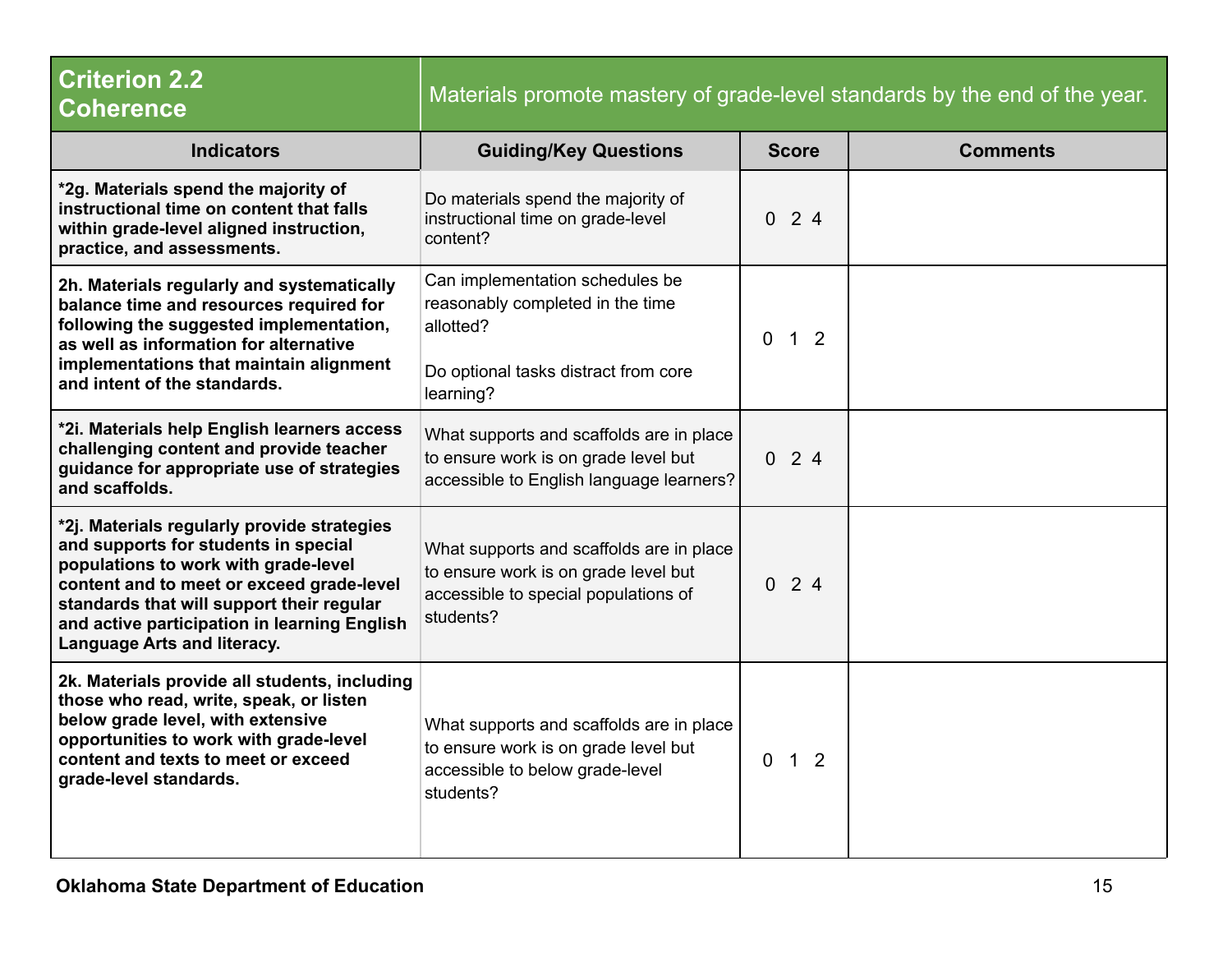| 2I. Materials regularly provide extensions<br>to engage with literacy content and<br>concepts at greater depth for students who<br>read, write, speak, and/or listen above<br>grade level. | How are on-grade-level concepts<br>investigated at a greater depth? | $0 \quad 1 \quad 2$                        |                                                                                                                                                |                                   |
|--------------------------------------------------------------------------------------------------------------------------------------------------------------------------------------------|---------------------------------------------------------------------|--------------------------------------------|------------------------------------------------------------------------------------------------------------------------------------------------|-----------------------------------|
|                                                                                                                                                                                            |                                                                     | <b>Sub-Total</b>                           | <b>Rating Levels</b>                                                                                                                           | <b>Rating</b>                     |
| <b>Criterion 2.2 Summary</b>                                                                                                                                                               |                                                                     | /18                                        | <b>Exemplifies</b><br><b>Quality: 15-18</b><br><b>Approaching</b><br>Quality: 10-14<br><b>Does Not</b><br><b>Represent Quality:</b><br>$0 - 9$ |                                   |
| <b>Gateway 2</b><br><b>Points Available</b>                                                                                                                                                | <b>Rating Levels</b>                                                | <b>Gateway 2</b><br><b>Points Achieved</b> |                                                                                                                                                | <b>Gateway 2</b><br><b>Rating</b> |

|                           |                                     | ------------------- |  |  |  |
|---------------------------|-------------------------------------|---------------------|--|--|--|
|                           | <b>Exemplifies Quality: 28 - 34</b> |                     |  |  |  |
| 34                        | Approaching Quality: 18 - 27        |                     |  |  |  |
|                           | Does Not Represent Quality: 0 - 17  |                     |  |  |  |
| <b>Gateway 2 Comments</b> |                                     |                     |  |  |  |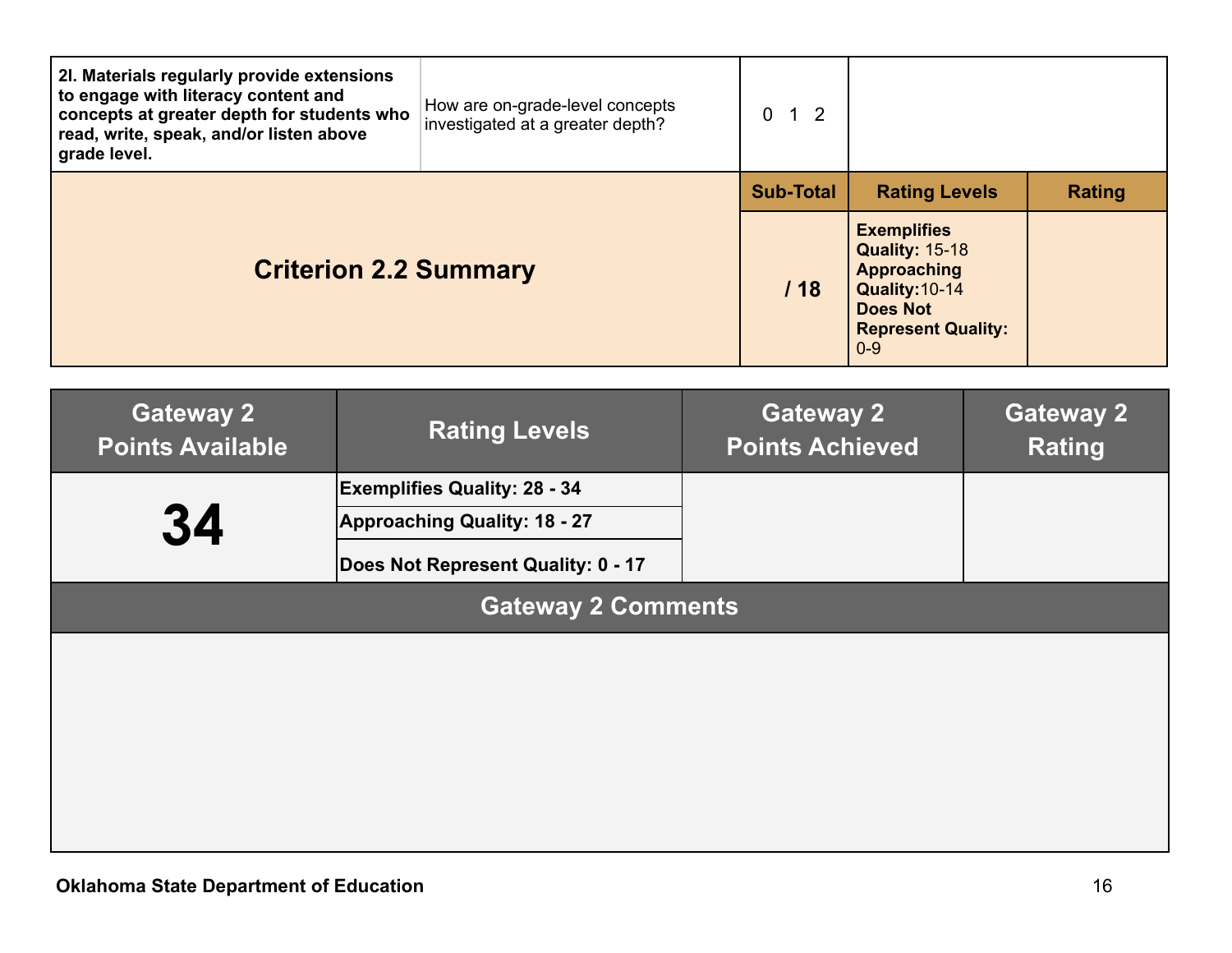### **Gateway 3: Usability**

Gateway 3 examines the ways in which materials support teachers to fully utilize the curriculum, and understand the skills and learning of their students. To determine the Gateway rating, educators use evidence gathered from the instructional materials to score indicators related to each criterion.

❏ **Materials must receive a score of Exemplifies Quality or Approaching Quality in Gateway 2 in order to be reviewed in Gateway 3.**

| Gateway 3: Overview                                                                                                                                                                                                                             | <b>Available Points</b>           |
|-------------------------------------------------------------------------------------------------------------------------------------------------------------------------------------------------------------------------------------------------|-----------------------------------|
| <b>Criterion 3.1: Teacher Supports</b><br>Indicators 3a-3f<br>Teacher Supports identifies opportunities for teachers to effectively plan and utilize<br>materials with integrity and to further develop their own understanding of the content. | 17                                |
| <b>Criterion 3.2: Assessment</b><br>Indicators 3g-3k<br>Assessment identifies how materials provide tools, guidance, and support for teachers to<br>collect, interpret, and act on data about student progress towards the standards.           | 16                                |
| <b>Criterion 3.3: Student Supports</b><br>Indicators 3I-3p<br>Student Supports identify the ways in which materials are designed for each child's<br>regular and active participation in grade-level/grade-band/series content.                 | <b>Narrative Evidence</b><br>Only |
| <b>Criterion 3.4: Intentional Design</b><br>Indicators 3q-3u<br>Intentional Design identifies how the visual design is engaging and references or<br>integrates digital technology, when applicable, with guidance for teachers.                | <b>Narrative Evidence</b><br>Only |
| <b>Total Available Points in Gateway 3</b>                                                                                                                                                                                                      | 33                                |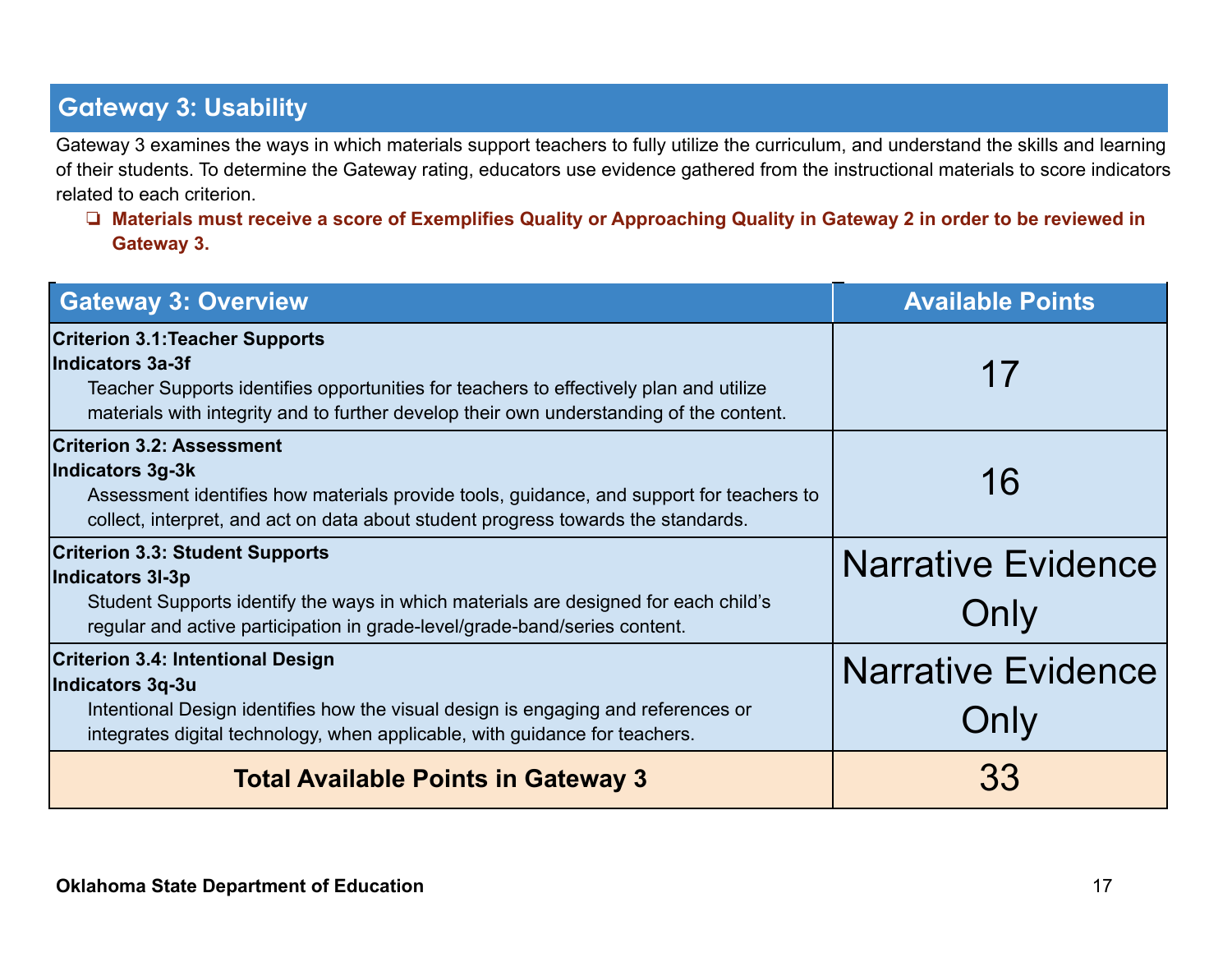| <b>Criterion 3.1</b><br><b>Teacher Supports</b>                                                                                                                                                                                     | Teacher Supports identifies opportunities for teachers to effectively plan and<br>utilize materials with integrity and to further develop their own<br>understanding of the content.                                                          |                                      |                 |  |
|-------------------------------------------------------------------------------------------------------------------------------------------------------------------------------------------------------------------------------------|-----------------------------------------------------------------------------------------------------------------------------------------------------------------------------------------------------------------------------------------------|--------------------------------------|-----------------|--|
| <b>Indicators</b>                                                                                                                                                                                                                   | <b>Guiding/Key Questions</b>                                                                                                                                                                                                                  | <b>Score</b>                         | <b>Comments</b> |  |
| *3a. Materials provide teacher guidance<br>with useful annotations and suggestions<br>for how to enact the student materials and<br>ancillary materials to support students'<br>literacy development.                               | How are the materials structured to<br>provide information that will assist the<br>teacher in presenting the student<br>materials or ancillary materials?                                                                                     | 024                                  |                 |  |
| *3b. Materials provide a teacher's edition<br>that contains full, adult-level explanations,<br>and examples when necessary, of the more<br>advanced concepts so that teachers can<br>improve their own knowledge of the<br>subject. | How do the materials support deepening<br>teachers' understanding of specific<br>content and standards?                                                                                                                                       | 024                                  |                 |  |
| *3c. Materials provide a teacher's edition<br>that includes standards correlation<br>information that explains the role of the<br>Oklahoma Academic Standards in the<br>context of the overall series.                              | How does each lesson and unit align to<br>the OAS for English Language Arts?<br>How does the content or course connect<br>to previous and upcoming content or<br>courses?                                                                     | 024                                  |                 |  |
| 3d. Materials provide strategies for<br>informing all stakeholders, including<br>students, parents, or caregivers about the<br>program and suggestions for how they can<br>help support student progress and<br>achievement.        | Do the materials include strategies for<br>informing students, parents, or caregivers<br>about the program?<br>Do the materials contain suggestions for<br>how parents or caregivers can help<br>support student progress and<br>achievement? | <b>Narrative</b><br>Evidence<br>Only |                 |  |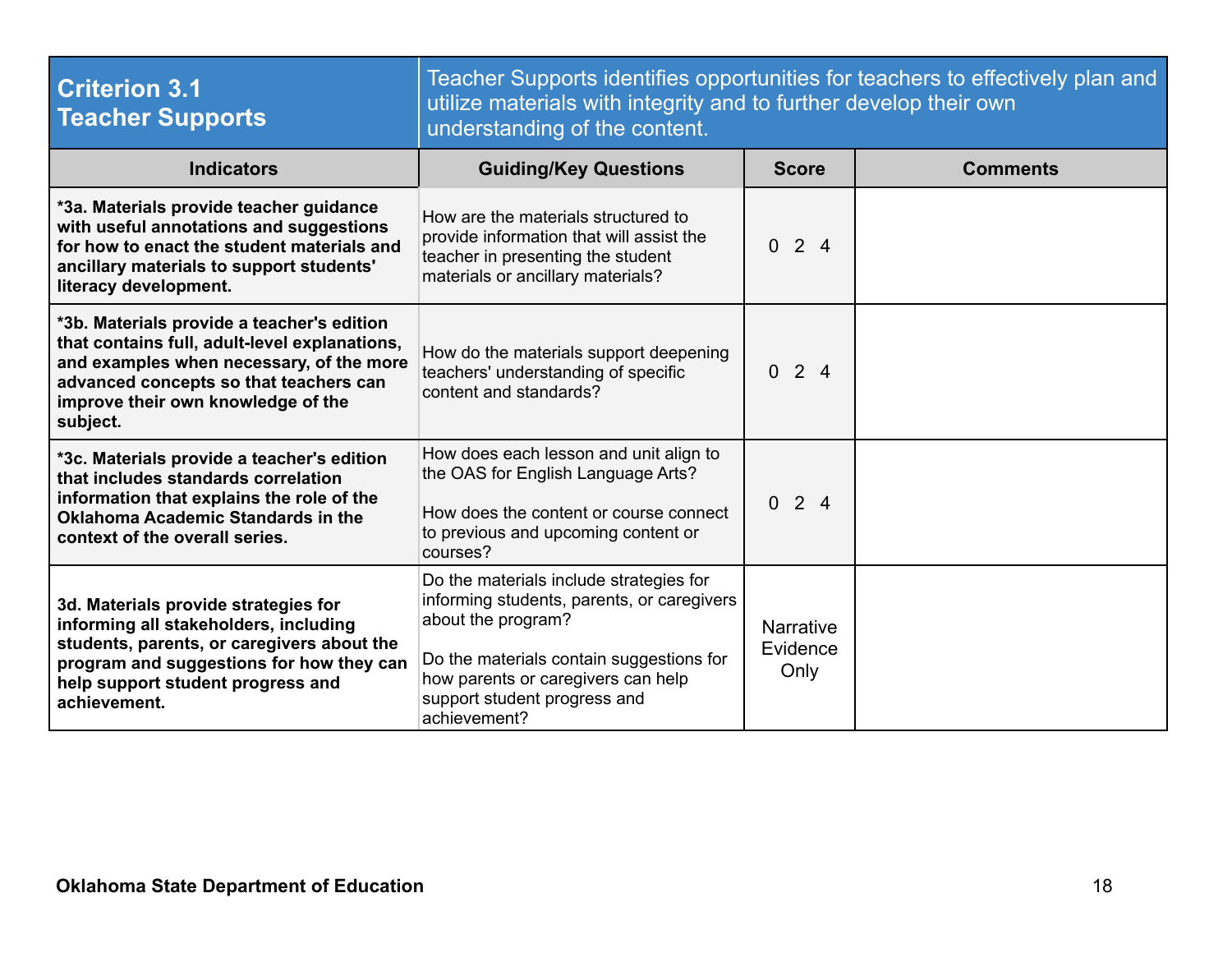| *3e. Materials provide explanations of the<br>instructional approaches of the program<br>and identification of the embedded<br>research-based strategies. | Do the materials provide explanations of<br>the instructional approaches of the<br>program?<br>Do the materials identify research-based<br>strategies that have informed the design<br>of the materials? | 024              |                                                                                                                                               |        |
|-----------------------------------------------------------------------------------------------------------------------------------------------------------|----------------------------------------------------------------------------------------------------------------------------------------------------------------------------------------------------------|------------------|-----------------------------------------------------------------------------------------------------------------------------------------------|--------|
| 3f. Materials provide a comprehensive list<br>of supplies needed to support instructional<br>activities.                                                  | Do the materials contain a<br>comprehensive list of materials needed to<br>support implementation?                                                                                                       | 0 <sub>1</sub>   |                                                                                                                                               |        |
|                                                                                                                                                           |                                                                                                                                                                                                          | <b>Sub-Total</b> | <b>Rating Levels</b>                                                                                                                          | Rating |
| <b>Criterion 3.1 Summary</b>                                                                                                                              |                                                                                                                                                                                                          | 117              | <b>Exemplifies</b><br><b>Quality: 14-17</b><br><b>Approaching</b><br>Quality: 9-13<br><b>Does Not</b><br><b>Represent Quality:</b><br>$0 - 8$ |        |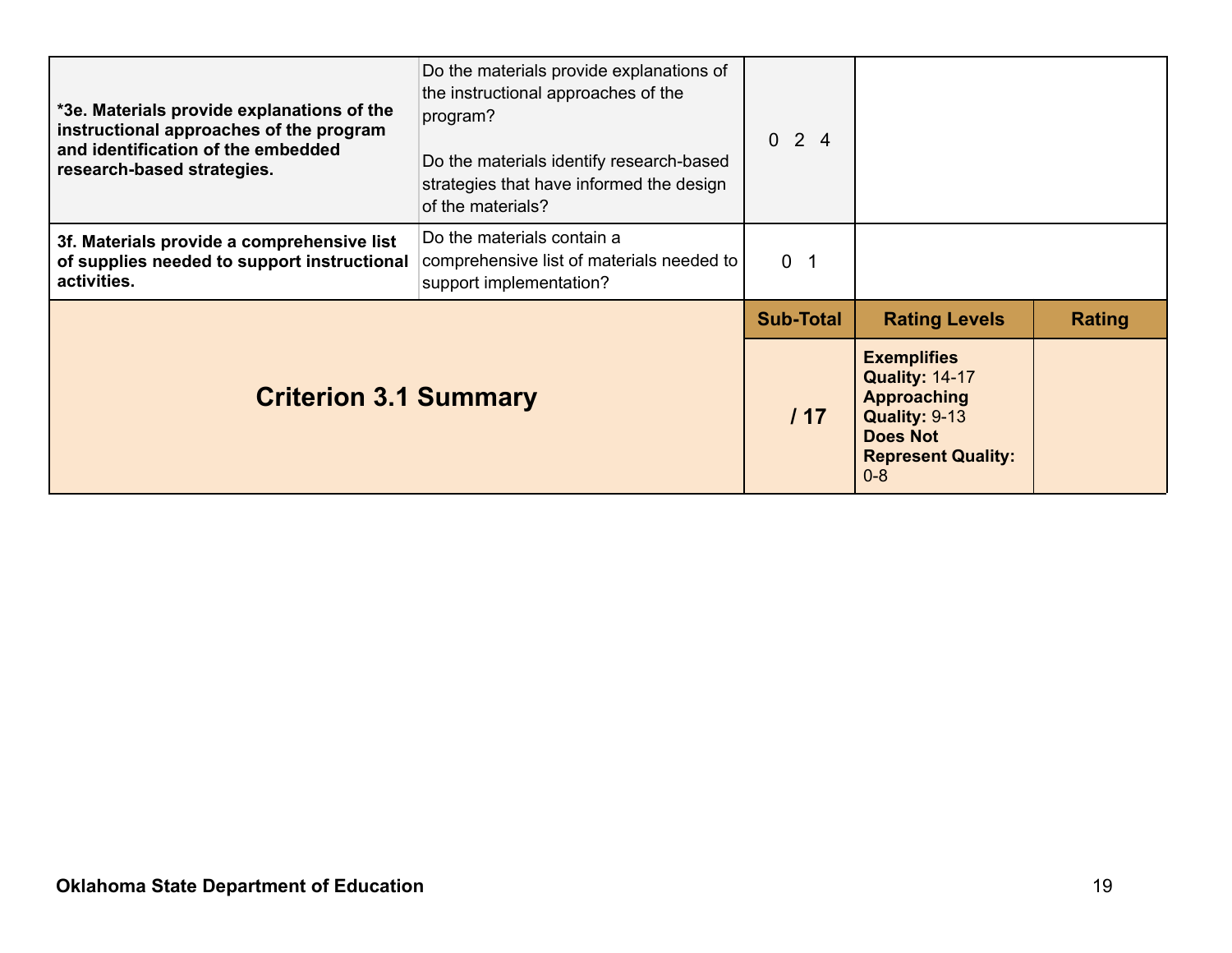| <b>Criterion 3.2</b><br><b>Assessment</b>                                                                                                                                                                                    | Assessment identifies how materials provide tools, guidance, and support<br>for teachers to collect, interpret, and act on data about student progress<br>towards the standards.             |                                      |                 |  |
|------------------------------------------------------------------------------------------------------------------------------------------------------------------------------------------------------------------------------|----------------------------------------------------------------------------------------------------------------------------------------------------------------------------------------------|--------------------------------------|-----------------|--|
| Indicators (*denotes priority indicators)                                                                                                                                                                                    | <b>Guiding/Key Questions</b>                                                                                                                                                                 | <b>Score</b>                         | <b>Comments</b> |  |
| *3g. Assessment information is included in<br>the materials to indicate which standards<br>are assessed.                                                                                                                     | Do the materials identify the standards<br>being assessed for all assessment<br>types?                                                                                                       | 024                                  |                 |  |
| *3h. Assessments provide aligned rubrics<br>and scoring guidelines that include<br>sufficient guidance to teachers for<br>interpreting student performance on<br>assessments and suggestions for<br>instructional follow-up. | Do the materials include tools to score<br>assessment items, guidance for<br>teachers to interpret student<br>performance, and suggestions for<br>follow-up based on student<br>performance? | $0 \t2 \t4$                          |                 |  |
| *3i. Assessments include item types that<br>measure the depth and rigor of the<br>expectations of the standards.                                                                                                             | Do individual assessments contain a<br>variety of item types that assess the<br>depth and rigor of the grade-level<br>standards?                                                             | 024                                  |                 |  |
| 3j. Assessments offer accommodations that<br>allow students to demonstrate their<br>knowledge and skills without changing the<br>content of the assessment.                                                                  | What assessment accommodations<br>are available?                                                                                                                                             | <b>Narrative</b><br>Evidence<br>Only |                 |  |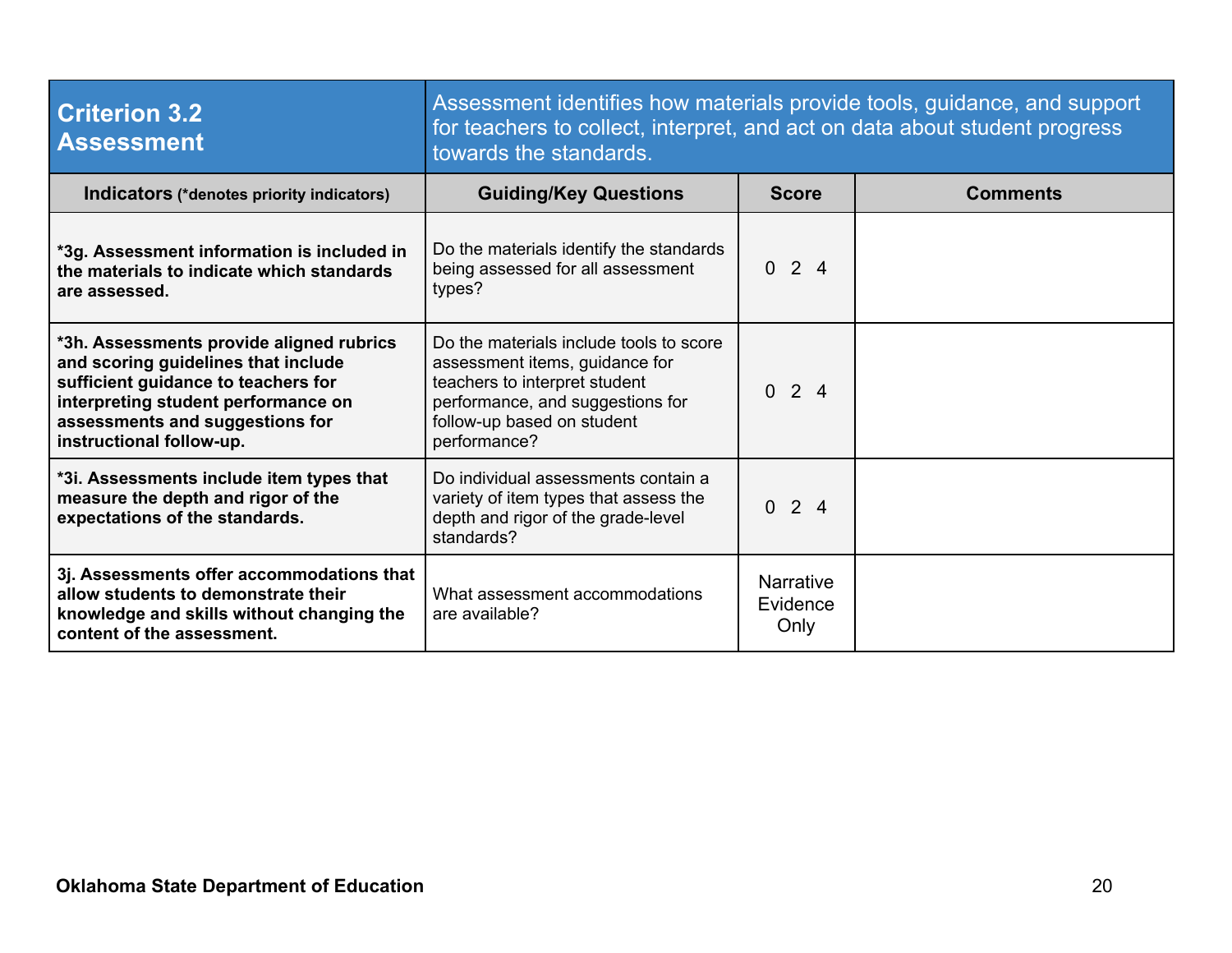| *3k. A balanced system of assessments are<br>included providing multiple opportunities<br>throughout the grade, course, and/or series<br>to determine what students are learning and<br>what they have learned. | How is the system of assessments<br>constructed to identify what students<br>are learning or have learned?<br>How do the assessments connect<br>across the grade, course, and/or<br>series to support students in moving<br>toward and demonstrating intended<br>learning? | $0 \t2 \t4$      |                                                                                                                              |               |
|-----------------------------------------------------------------------------------------------------------------------------------------------------------------------------------------------------------------|----------------------------------------------------------------------------------------------------------------------------------------------------------------------------------------------------------------------------------------------------------------------------|------------------|------------------------------------------------------------------------------------------------------------------------------|---------------|
|                                                                                                                                                                                                                 |                                                                                                                                                                                                                                                                            | <b>Sub-Total</b> | <b>Rating Levels</b>                                                                                                         | <b>Rating</b> |
| <b>Criterion 3.2 Summary</b>                                                                                                                                                                                    |                                                                                                                                                                                                                                                                            | 116              | <b>Exemplifies Quality:</b><br>$14 - 16$<br><b>Approaching</b><br>Quality: 9-13<br><b>Does Not Represent</b><br>Quality: 0-8 |               |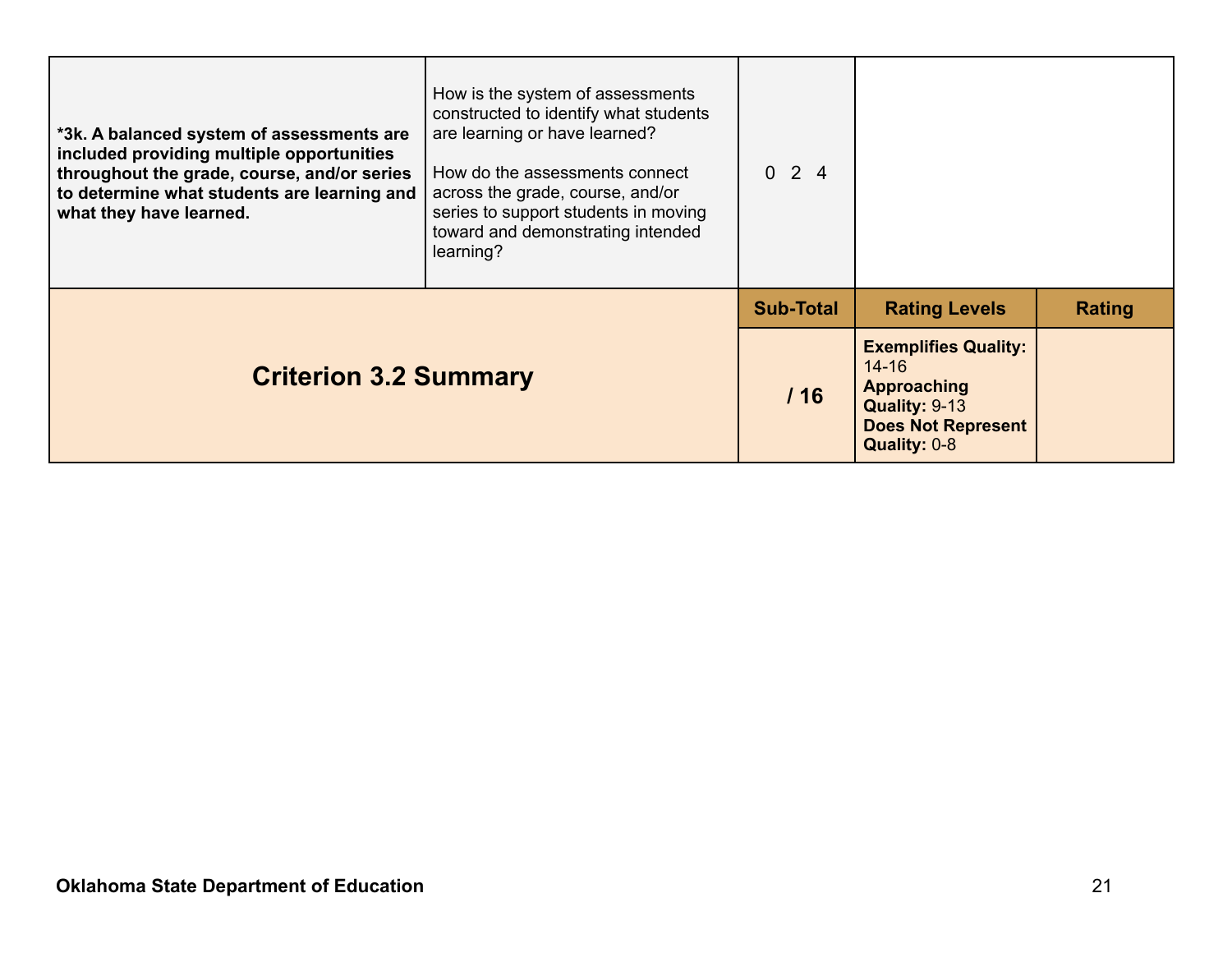| <b>Criterion 3.3</b><br><b>Student Supports</b>                                                                                                                                                 | Student Supports identifies the ways in which materials are designed for<br>each child's regular and active participation in grade-level/grade<br>band/series content. |                                      |                 |  |
|-------------------------------------------------------------------------------------------------------------------------------------------------------------------------------------------------|------------------------------------------------------------------------------------------------------------------------------------------------------------------------|--------------------------------------|-----------------|--|
| <b>Indicators</b>                                                                                                                                                                               | <b>Guiding/Key Questions</b>                                                                                                                                           | <b>Score</b>                         | <b>Comments</b> |  |
| 3I. Materials provide opportunities for<br>teachers to use a variety of grouping<br>strategies.                                                                                                 | What are the types and frequency of<br>grouping strategies for teachers to use?                                                                                        | <b>Narrative</b><br>Evidence<br>Only |                 |  |
| 3m. Materials provide varied approaches to<br>learning tasks over time and variety in how<br>students are expected to demonstrate their<br>learning.                                            | Do the materials include a variety of<br>approaches to learning tasks?<br>Are there varied opportunities for<br>students to demonstrate content<br>mastery?            | <b>Narrative</b><br>Evidence<br>Only |                 |  |
| 3n. Materials provide opportunities for<br>students to monitor their own learning.                                                                                                              | Do the materials include routines and<br>guidance that point out opportunities for<br>students to monitor their learning<br>progress?                                  | <b>Narrative</b><br>Evidence<br>Only |                 |  |
| 3o. Materials provide guidance and<br>strategies to encourage and support<br>teachers to draw upon student home<br>language to facilitate learning.                                             | Do the materials include teacher<br>guidance on connecting learning<br>opportunities to students through use of<br>student home language?                              | <b>Narrative</b><br>Evidence<br>Only |                 |  |
| 3p. Materials provide guidance and<br>strategies to encourage and support<br>teachers to draw upon students' diverse<br>cultural, linguistic, and social backgrounds<br>to facilitate learning. | Are the materials designed to elicit and<br>leverage students' diverse<br>backgrounds?                                                                                 | <b>Narrative</b><br>Evidence<br>Only |                 |  |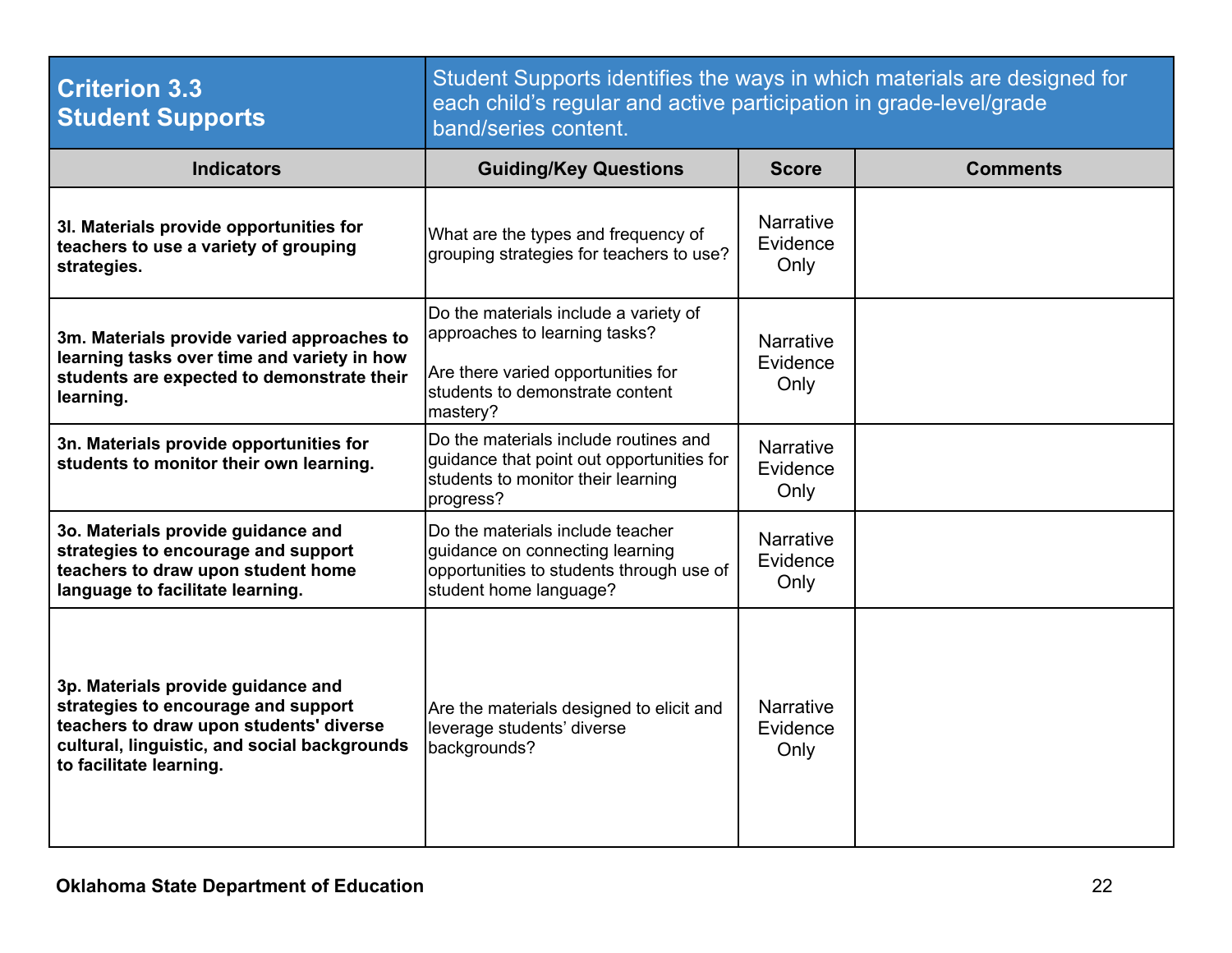|                              | <b>Sub-Total</b>                                                                                                                                                                                                                                                                                                                                     | <b>Rating Levels</b>                                                                                                                | <b>Rating</b> |
|------------------------------|------------------------------------------------------------------------------------------------------------------------------------------------------------------------------------------------------------------------------------------------------------------------------------------------------------------------------------------------------|-------------------------------------------------------------------------------------------------------------------------------------|---------------|
| <b>Criterion 3.3 Summary</b> | $\begin{array}{c} \rule{0.2cm}{0.15cm} \rule{0.2cm}{0.15cm} \rule{0.2cm}{0.15cm} \rule{0.2cm}{0.15cm} \rule{0.2cm}{0.15cm} \rule{0.2cm}{0.15cm} \rule{0.2cm}{0.15cm} \rule{0.2cm}{0.15cm} \rule{0.2cm}{0.15cm} \rule{0.2cm}{0.15cm} \rule{0.2cm}{0.15cm} \rule{0.2cm}{0.15cm} \rule{0.2cm}{0.15cm} \rule{0.2cm}{0.15cm} \rule{0.2cm}{0.15cm} \rule{$ | <b>Exemplifies Quality:</b><br>N/A<br><b>Approaching</b><br><b>Quality: N/A</b><br><b>Does Not Represent</b><br><b>Quality: N/A</b> |               |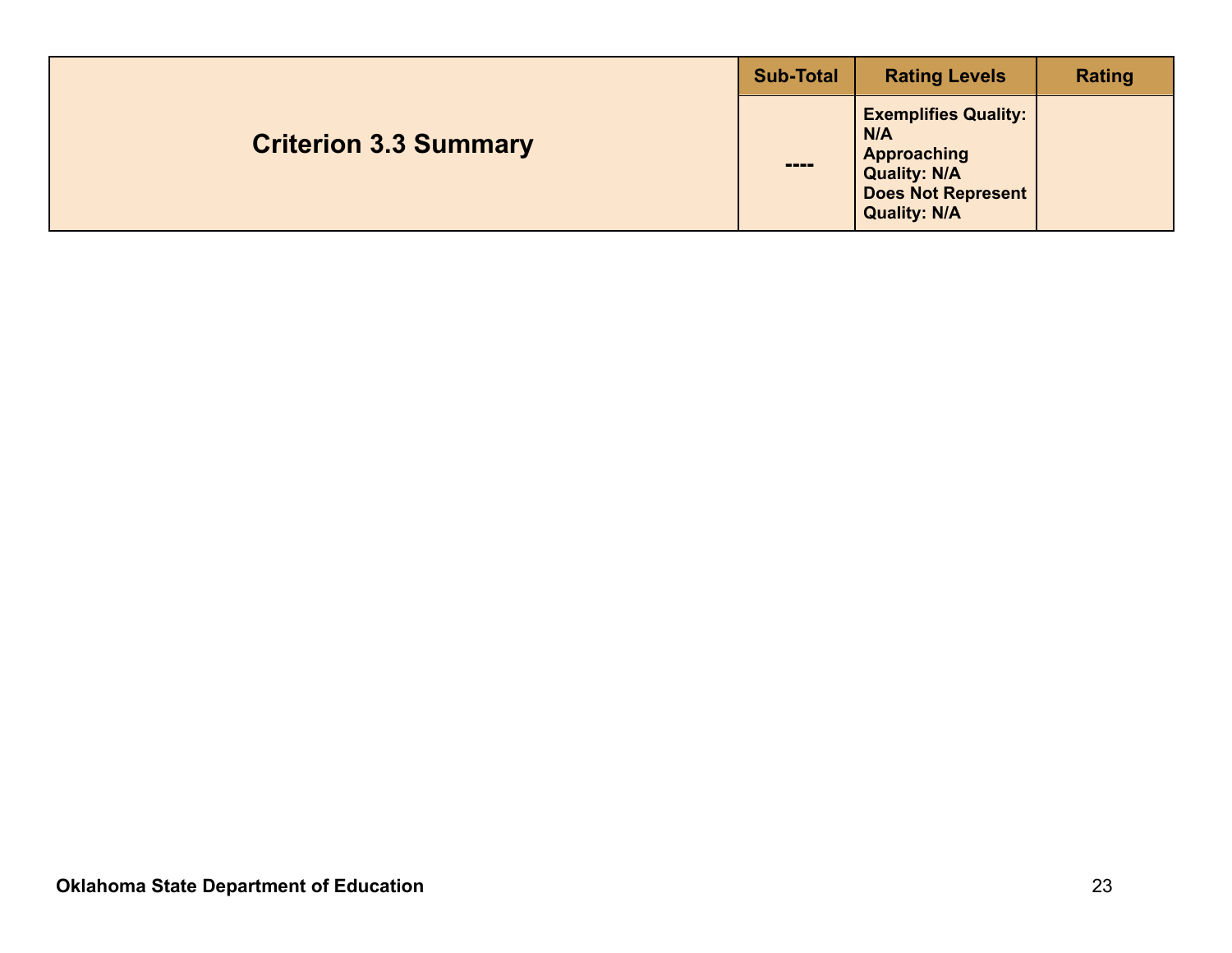| <b>Criterion 3.4</b><br><b>Intentional Design</b>                                                                                                                                                                                                       | Intentional Design identifies how materials support students and teachers<br>with a visual design that is engaging and references or integrates digital<br>technology (when applicable), with guidance for teachers. |                                      |                 |  |  |
|---------------------------------------------------------------------------------------------------------------------------------------------------------------------------------------------------------------------------------------------------------|----------------------------------------------------------------------------------------------------------------------------------------------------------------------------------------------------------------------|--------------------------------------|-----------------|--|--|
| Indicators (*denotes priority indicators)                                                                                                                                                                                                               | <b>Guiding/Key Questions</b>                                                                                                                                                                                         | <b>Score</b>                         | <b>Comments</b> |  |  |
| 3q. Materials integrate technology such as<br>interactive tools and/or virtual<br>manipulatives/objects in ways that engage<br>students in the grade-level series<br>standards, when applicable.                                                        | Do the materials integrate digital<br>technology and interactive tools in ways<br>that support student engagement in<br>English Language Arts and literacy?                                                          | <b>Narrative</b><br>Evidence<br>Only |                 |  |  |
| 3r. Materials include or reference digital<br>technology that provides opportunities for<br>teachers and/or students to collaborate with<br>each other, when applicable.                                                                                | Do the digital materials provide<br>opportunities for teachers and/or<br>students to collaborate with each other?                                                                                                    | <b>Narrative</b><br>Evidence<br>Only |                 |  |  |
| 3s. The visual design (whether in print or<br>digital) supports students in engaging<br>thoughtfully with the subject, and is neither<br>distracting nor chaotic.                                                                                       | Does the visual design support student<br>learning and engagement, without being<br>visually distracting?                                                                                                            | <b>Narrative</b><br>Evidence<br>Only |                 |  |  |
| 3t. Materials provide teacher guidance for<br>the use of embedded technology to support<br>and enhance student learning, when<br>applicable.                                                                                                            | Do the materials provide teacher<br>quidance for the use of embedded<br>technology to support and enhance<br>student learning?                                                                                       | <b>Narrative</b><br>Evidence<br>Only |                 |  |  |
| 3u. Materials are available in a digital<br>platform and support remote learning<br>opportunities. Digital materials are<br>"platform neutral" (operable on any device)<br>and are compatible with multiple operating<br>systems and internet browsers. | Do the materials support virtual/remote<br>or blended learning?                                                                                                                                                      | <b>Narrative</b><br>Evidence<br>Only |                 |  |  |